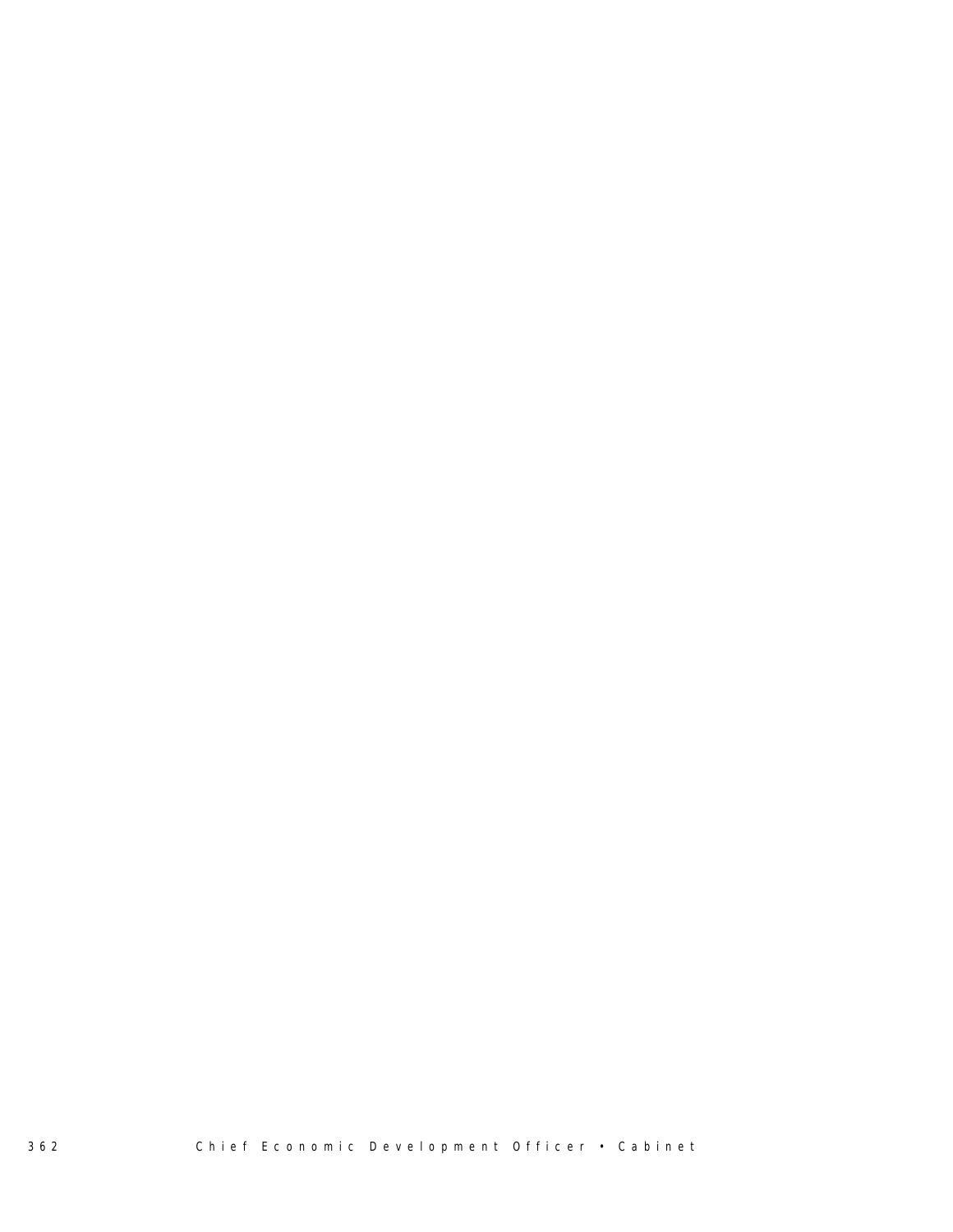## Chief Economic Development Officer

#### *Mark Maloney, Chief Economic Development Officer*

#### *Cabinet Mission*

The Economic Development Cabinet is charged with developing and implementing an economic development strategy that will lead Boston into the twenty-first century. Planning, development, housing, marketing, and related financial functions have been restructured and coordinated to operate more efficiently and with accountability to the citizens, both corporate and private, of Boston. Successful completion of these efforts will provide Boston with a solid base on which to grow.

| <b>Operating Budget Expenditures</b> |                                                                                                 | Total Actual '03   | Total Actual '04               | Total Approp '05                | <b>Total Budget '06</b>         |
|--------------------------------------|-------------------------------------------------------------------------------------------------|--------------------|--------------------------------|---------------------------------|---------------------------------|
|                                      | Arts, Tourism & Special Events<br><b>Boston Residents Jobs Policy</b><br>Small & Local Business | 448,500<br>579,946 | $\Omega$<br>426.252<br>540,371 | 1,583,604<br>451.317<br>565,011 | 1,583,604<br>467.830<br>579,098 |
|                                      | Total                                                                                           | 1,028,446          | 966,623                        | 2,599,932                       | 2,630,532                       |
| <b>Capital Budget</b>                |                                                                                                 | Actual '03         | Actual '04                     | Approp '05                      | Budget '06                      |
|                                      | Boston Redevelopment Authority                                                                  | 392,028            | 540,696                        | 517,264                         | 147,264                         |
|                                      | Total                                                                                           | 392,028            | 540,696                        | 517,264                         | 147,264                         |
| <b>External Funds Expenditures</b>   |                                                                                                 | Actual '03         | Actual '04                     | Approp '05                      | Budget '06                      |
|                                      | Arts, Tourism & Special Events                                                                  | 0                  | 0                              | 110.330                         | 110,330                         |
|                                      | Total                                                                                           | 0                  | 0                              | 110,330                         | 110,330                         |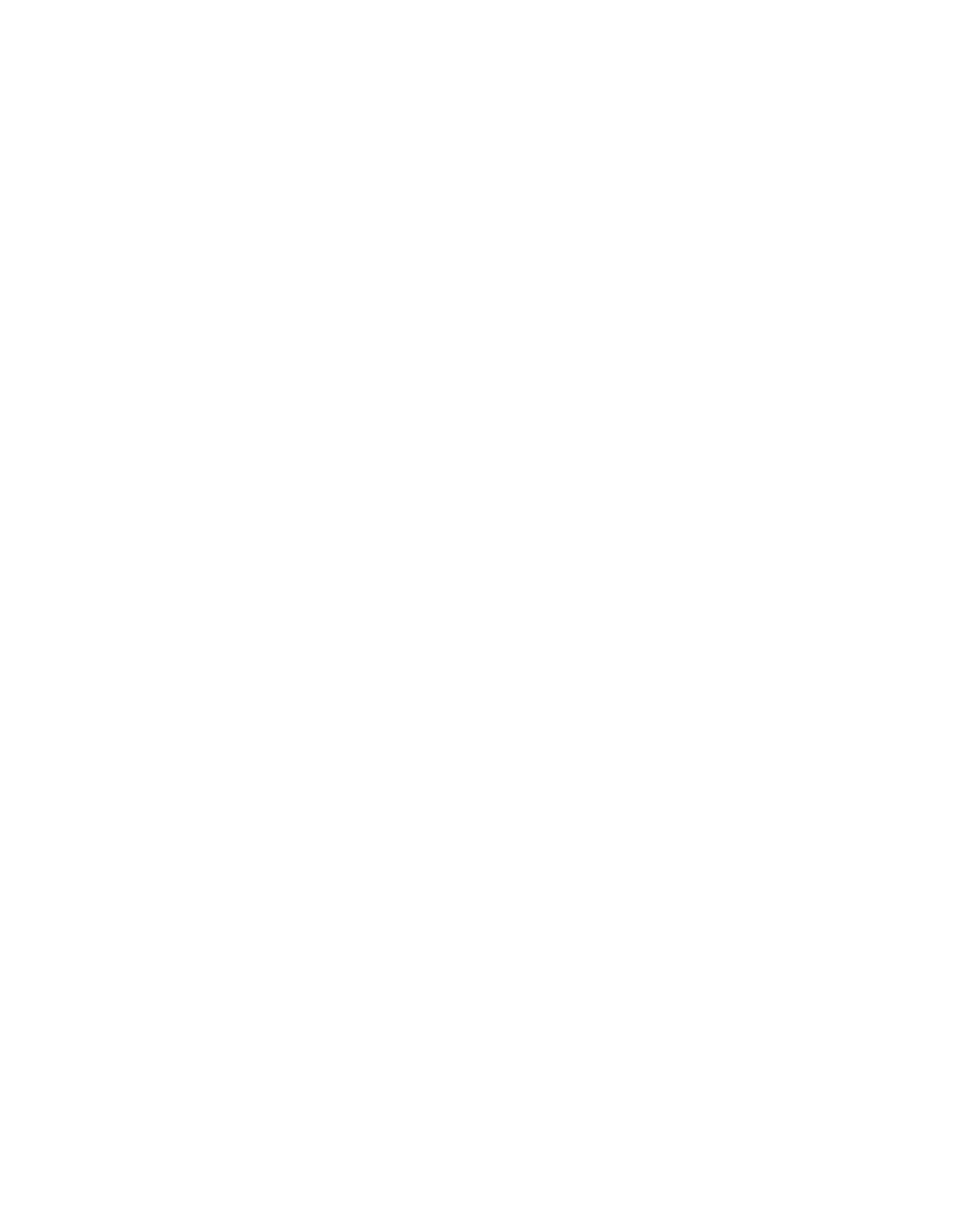# Arts, Tourism & Special Events Operating Budget

#### *Susan Hartnett, Director Appropriation: 416*

### *Department Mission*

The mission of the Mayor's Office of Arts, Tourism and Special Events (MOATSE) is to foster the growth of the cultural community; promote participation in the arts and public celebrations; and advance cultural tourism in Boston.

#### *FY06 Performance Objectives*

- To promote and market Boston's cultural activity.
- To produce diverse public celebrations.
- To promote Boston as a desirable destination for visitors and conventions, and producers of family oriented events.
- To support film and television production through the Boston Film Office with permitting, location assistance and coordination with local and state agencies.
- To advocate, promote, provide technical assistance and funding for the arts community.

| <b>Operating Budget</b>            | Program Name                   | Total Actual '03 | <b>Total Actual '04</b> | Total Approp '05 | <b>Total Budget '06</b> |
|------------------------------------|--------------------------------|------------------|-------------------------|------------------|-------------------------|
|                                    | Administration                 | $\mathbf 0$      | 0                       | 422,007          | 501,634                 |
|                                    | <b>Arts Promotion</b>          | 0                | 0                       | 493,008          | 401,154                 |
|                                    | Film & Special Events          | 0                | 0                       | 588,102          | 589,780                 |
|                                    | Tourism                        | $\mathbf 0$      | 0                       | 80,487           | 91,036                  |
|                                    | <b>Total</b>                   | 0                | 0                       | 1,583,604        | 1,583,604               |
|                                    |                                |                  |                         |                  |                         |
| <b>External Funds Budget</b>       | <b>Fund Name</b>               | Total Actual '03 | <b>Total Actual '04</b> | Total Approp '05 | Total Budget '06        |
|                                    | <b>Boston Cultural Council</b> | 0                | 0                       | 110,330          | 110,330                 |
|                                    | <b>Total</b>                   | 0                | 0                       | 110,330          | 110,330                 |
|                                    |                                |                  |                         |                  |                         |
| <b>Selected Service Indicators</b> |                                | Actual '03       | Actual '04              | Approp '05       | Budget '06              |
|                                    | <b>Personnel Services</b>      | 0                | $\mathbf 0$             | 980,229          | 977,385                 |
|                                    | Non Personnel                  | 0                | $\overline{0}$          | 603,375          | 606,219                 |
|                                    | <b>Total</b>                   | 0                | 0                       | 1,583,604        | 1,583,604               |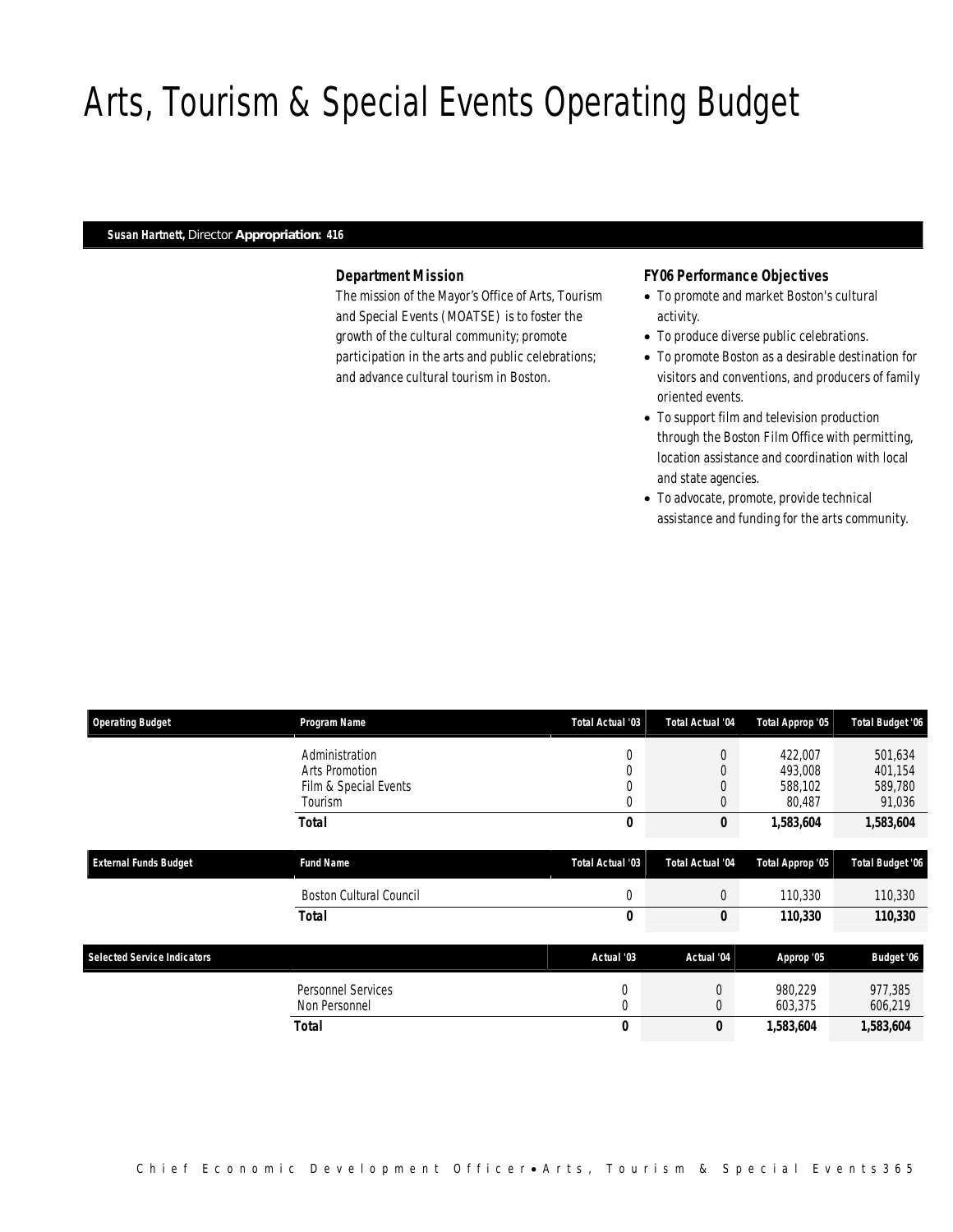# Arts, Tourism & Special Events Operating Budget



#### *Authorizing Statutes*

- Establishing Arts & Humanities Division, CBC 15- 9.
- Art Commission Enabling Legislation, Acts 1890, c. 122, sec. 1-4.
- Boston Arts Lottery Council, CBC 5-9.
- Enabling Legislation, Ord. 1984, c.15.

#### *Description of Services*

MOATSE serves Boston's residents and its visitors along with the City's cultural community and visitor industry in these ways: providing advocacy, promotion, technical assistance and funding for the arts community; producing year-round events including festivals, concerts, exhibitions and public celebrations both downtown and in Boston's neighborhoods; fostering the advancement of public art in conjunction with the Boston Art Commission, the Browne Fund and others; supporting film and television production through the Boston Film Bureau with permitting, location assistance and coordination with local and state agencies; providing technical assistance to neighborhoodbased groups with event production; promoting Boston as a desirable destination for visitors, conventions, and family-oriented sporting events such as amateur, collegiate, and Olympic tournaments; sponsoring initiatives designed to build new audiences such as the Mural Crew and the Folk & Traditional Arts Program; fostering international relations through its Sister City and Distinguished Guests Programs.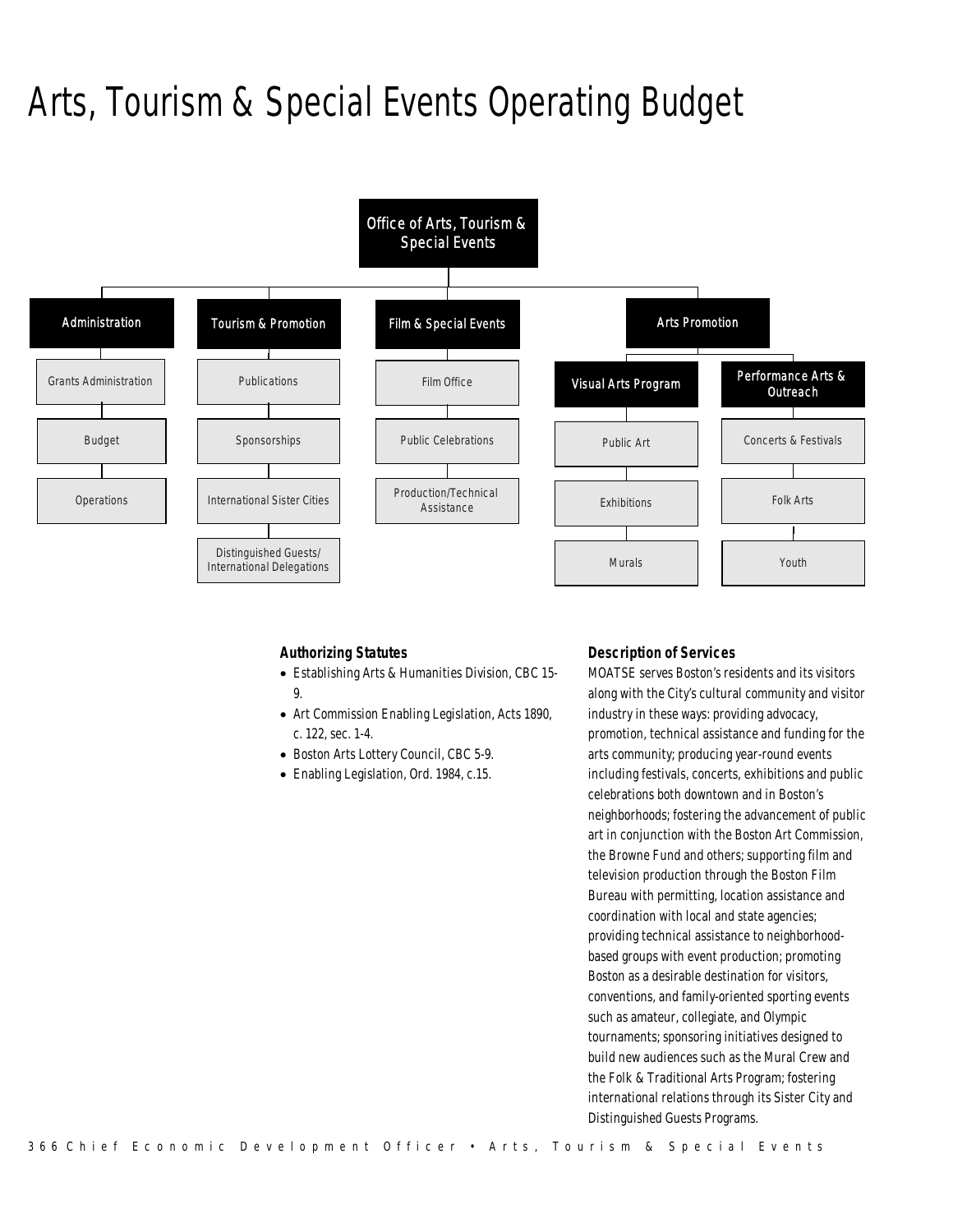# Department History

| <b>Personnel Services</b>       |                                                                                                                                                                                                                                                                                                      | FY03 Expenditure                                                                                                                                   | FY04 Expenditure                                                                                                                             | FY05 Appropriation                                                                                      | FY06 Adopted                                                                                     | Inc/Dec 05 vs 06                                                                                                 |
|---------------------------------|------------------------------------------------------------------------------------------------------------------------------------------------------------------------------------------------------------------------------------------------------------------------------------------------------|----------------------------------------------------------------------------------------------------------------------------------------------------|----------------------------------------------------------------------------------------------------------------------------------------------|---------------------------------------------------------------------------------------------------------|--------------------------------------------------------------------------------------------------|------------------------------------------------------------------------------------------------------------------|
|                                 | 51000 Permanent Employees<br>51100 Emergency Employees<br>51200 Overtime<br>51600 Unemployment Compensation<br>51700 Workers' Compensation<br><b>Total Personnel Services</b>                                                                                                                        | $\mathbf 0$<br>$\overline{0}$<br>$\overline{0}$<br>$\overline{0}$<br>$\overline{0}$<br>$\mathbf{0}$                                                | 0<br>$\mathbf 0$<br>$\mathbf{0}$<br>$\mathbf{0}$<br>$\mathbf 0$<br>$\mathbf 0$                                                               | 980,229<br>0<br>$\overline{0}$<br>$\overline{0}$<br>$\Omega$<br>980,229                                 | 977,385<br>$\Omega$<br>$\Omega$<br>$\Omega$<br>$\Omega$<br>977,385                               | $-2,844$<br>$\theta$<br>$\mathbf{0}$<br>$\mathbf{0}$<br>$\mathbf{0}$<br>$-2,844$                                 |
| <b>Contractual Services</b>     |                                                                                                                                                                                                                                                                                                      | FY03 Expenditure                                                                                                                                   | FY04 Expenditure                                                                                                                             | FY05 Appropriation                                                                                      | FY06 Adopted                                                                                     | Inc/Dec 05 vs 06                                                                                                 |
|                                 | 52100 Communications<br>52200 Utilities<br>52300 Water & Sewer<br>52500 Garbage/Waste Removal<br>52600 Repairs Buildings & Structures<br>52700 Repairs & Service of Equipment<br>52800 Transportation of Persons<br>52900 Contracted Services<br><b>Total Contractual Services</b>                   | $\boldsymbol{0}$<br>$\overline{0}$<br>$\Omega$<br>$\overline{0}$<br>$\Omega$<br>$\overline{0}$<br>$\mathbf{0}$<br>$\overline{0}$<br>$\overline{0}$ | $\boldsymbol{0}$<br>$\mathbf 0$<br>$\mathbf{0}$<br>$\mathbf 0$<br>$\mathbf{0}$<br>$\mathbf{0}$<br>$\mathbf{0}$<br>$\mathbf 0$<br>$\mathbf 0$ | 24,150<br>0<br>$\overline{0}$<br>$\overline{0}$<br>$\overline{0}$<br>4,350<br>300<br>294,640<br>323,440 | 23,450<br>81,449<br>$\Omega$<br>$\mathbf{0}$<br>$\theta$<br>4,250<br>300<br>221,850<br>331,299   | $-700$<br>81,449<br>$\theta$<br>$\mathbf{0}$<br>$\theta$<br>$-100$<br>$\overline{0}$<br>$-72,790$<br>7,859       |
| <b>Supplies &amp; Materials</b> |                                                                                                                                                                                                                                                                                                      | FY03 Expenditure                                                                                                                                   | FY04 Expenditure                                                                                                                             | FY05 Appropriation                                                                                      | FY06 Adopted                                                                                     | Inc/Dec 05 vs 06                                                                                                 |
|                                 | 53000 Auto Energy Supplies<br>53200 Food Supplies<br>53400 Custodial Supplies<br>53500 Med, Dental, & Hosp Supply<br>53600 Office Supplies and Materials<br>53700 Clothing Allowance<br>53800 Educational Supplies & Mat<br>53900 Misc Supplies & Materials<br><b>Total Supplies &amp; Materials</b> | $\theta$<br>$\overline{0}$<br>$\Omega$<br>0<br>$\mathbf{0}$<br>$\overline{0}$<br>$\overline{0}$<br>$\overline{0}$<br>$\theta$                      | $\boldsymbol{0}$<br>$\mathbf 0$<br>$\mathbf{0}$<br>$\mathbf 0$<br>$\mathbf{0}$<br>$\mathbf 0$<br>$\mathbf{0}$<br>$\mathbf 0$<br>$\mathbf 0$  | 500<br>$\overline{0}$<br>$\overline{0}$<br>$\overline{0}$<br>17,500<br>0<br>0<br>12,750<br>30,750       | 500<br>500<br>$\theta$<br>$\mathbf{0}$<br>10,000<br>$\mathbf{0}$<br>$\Omega$<br>12,750<br>23,750 | $\mathbf 0$<br>500<br>$\theta$<br>$\mathbf{0}$<br>$-7,500$<br>$\theta$<br>$\overline{0}$<br>$\theta$<br>$-7,000$ |
| <b>Current Chgs &amp; Oblig</b> |                                                                                                                                                                                                                                                                                                      | FY03 Expenditure                                                                                                                                   | FY04 Expenditure                                                                                                                             | FY05 Appropriation                                                                                      | FY06 Adopted                                                                                     | Inc/Dec 05 vs 06                                                                                                 |
|                                 | 54300 Workers' Comp Medical<br>54400 Legal Liabilities<br>54600 Current Charges H&I<br>54700 Indemnification<br>54900 Other Current Charges<br>Total Current Chgs & Oblig                                                                                                                            | $\boldsymbol{0}$<br>$\overline{0}$<br>$\Omega$<br>$\mathbf{0}$<br>0<br>$\overline{0}$                                                              | $\mathbf 0$<br>$\mathbf 0$<br>$\mathbf{0}$<br>$\mathbf 0$<br>$\mathbf{0}$<br>$\mathbf{0}$                                                    | $\mathbf 0$<br>$\overline{0}$<br>$\Omega$<br>$\Omega$<br>4,500<br>4,500                                 | $\mathbf 0$<br>$\overline{0}$<br>$\Omega$<br>$\Omega$<br>6,485<br>6,485                          | 0<br>$\mathbf 0$<br>$\mathbf{0}$<br>$\mathbf{0}$<br>1,985<br>1,985                                               |
| Equipment                       |                                                                                                                                                                                                                                                                                                      | FY03 Expenditure                                                                                                                                   | FY04 Expenditure                                                                                                                             | FY05 Appropriation                                                                                      | FY06 Adopted                                                                                     | Inc/Dec 05 vs 06                                                                                                 |
|                                 | 55000 Automotive Equipment<br>55400 Lease/Purchase<br>55600 Office Furniture & Equipment<br>55900 Misc Equipment<br><b>Total Equipment</b>                                                                                                                                                           | 0<br>$\mathbf 0$<br>$\Omega$<br>$\boldsymbol{0}$<br>$\bf{0}$                                                                                       | $\boldsymbol{0}$<br>$\mathbf 0$<br>$\Omega$<br>$\boldsymbol{0}$<br>$\bf{0}$                                                                  | $\boldsymbol{0}$<br>$\mathbf 0$<br>$\Omega$<br>$\mathbf 0$<br>0                                         | $\mathbf 0$<br>$\overline{0}$<br>$\cap$<br>$\mathbf 0$<br>0                                      | 0<br>$\boldsymbol{0}$<br>$\Omega$<br>0<br>0                                                                      |
| Other                           |                                                                                                                                                                                                                                                                                                      | FY03 Expenditure                                                                                                                                   | FY04 Expenditure                                                                                                                             | FY05 Appropriation                                                                                      | FY06 Adopted                                                                                     | Inc/Dec 05 vs 06                                                                                                 |
|                                 | 56200 Special Appropriation<br>57200 Structures & Improvements<br>58000 Land & Non-Structure<br><b>Total Other</b>                                                                                                                                                                                   | $\boldsymbol{0}$<br>0<br>0<br>$\bf{0}$                                                                                                             | $\boldsymbol{0}$<br>0<br>$\mathbf 0$<br>0                                                                                                    | 244,685<br>0<br>0<br>244,685                                                                            | 244,685<br>0<br>$\Omega$<br>244,685                                                              | 0<br>0<br>$\mathbf 0$<br>$\bf{0}$                                                                                |
|                                 | <b>Grand Total</b>                                                                                                                                                                                                                                                                                   | $\mathbf 0$                                                                                                                                        | $\boldsymbol{0}$                                                                                                                             | 1,583,604                                                                                               | 1,583,604                                                                                        | $\mathbf 0$                                                                                                      |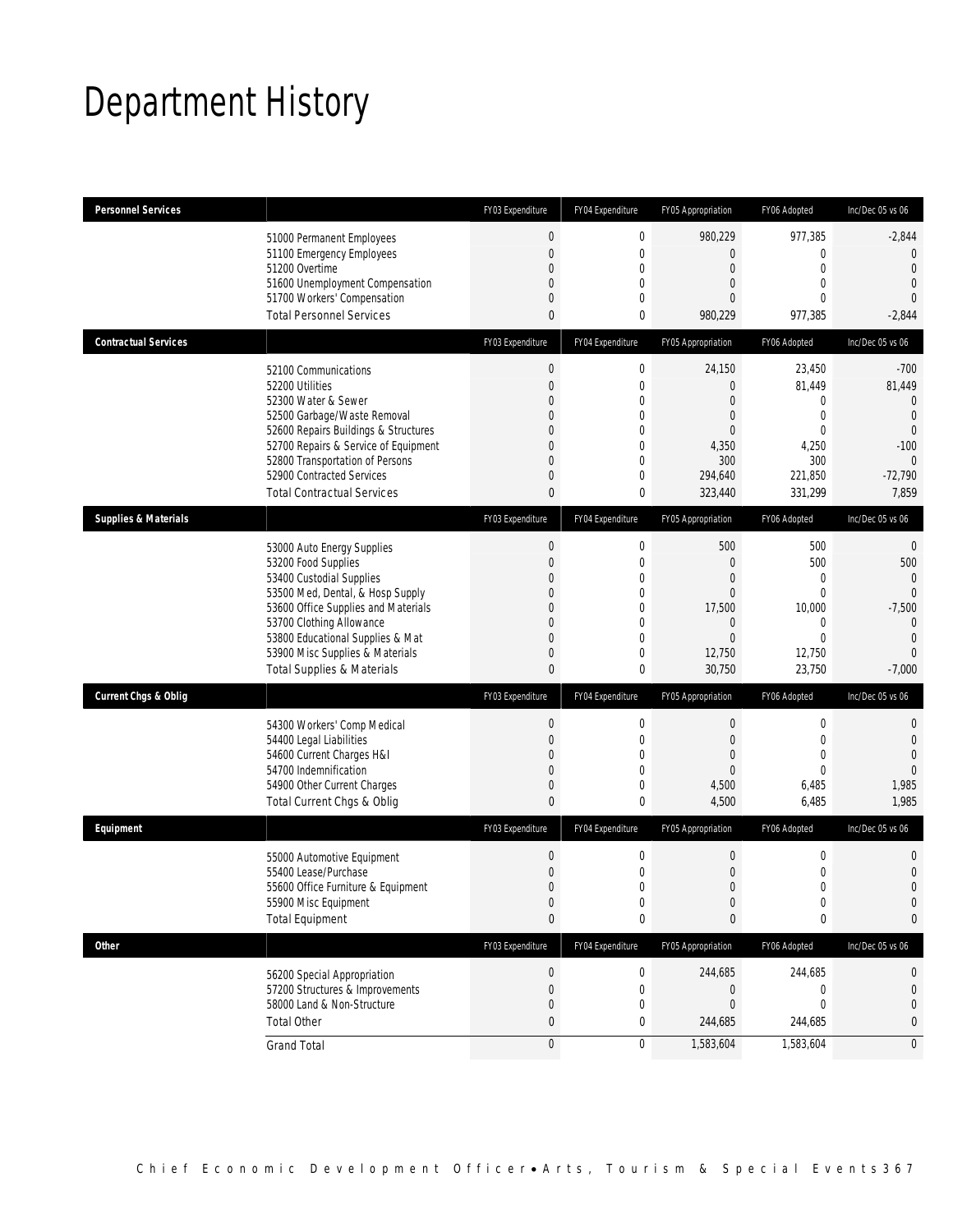# Department Personnel

| Title                    | Union<br>Code   | Grade | Position | FY06 Salary | Title                     | Union<br>Code   | Grade | Position       | FY06 Salary |
|--------------------------|-----------------|-------|----------|-------------|---------------------------|-----------------|-------|----------------|-------------|
|                          |                 |       |          |             |                           |                 |       |                |             |
| Director                 | CDH             |       |          | 99,030      | Staff Assistant III       | <b>MYO</b>      |       |                | 55,891      |
| <b>Staff Assistant</b>   | <b>MYN</b>      |       |          | 83,358      | Staff Assistant II        | <b>MYO</b>      | 6     | 3              | 147,060     |
| Staff Asst I             | MY <sub>0</sub> |       |          | 34,797      | Staff Asst I              | MY <sub>0</sub> | 5     | $\overline{2}$ | 85,094      |
| Staff Assistant IV       | MY <sub>0</sub> | 12    |          | 75,872      | Staff Asst II             | MY <sub>0</sub> | 5     | 2              | 85,296      |
| Director of Partnerships | MY <sub>0</sub> | 10    |          | 58,912      | Staff Assistant I         | MY <sub>0</sub> | 4     | 2              | 76,200      |
| Special Assistant I      | MY <sub>0</sub> | 10    | 2        | 122,181     | Admin Asst                | MY <sub>0</sub> | 3     | 1              | 40,516      |
|                          |                 |       |          |             | <b>Staff Assistant</b>    | MY <sub>0</sub> | 3     | 1              | 28,595      |
|                          |                 |       |          |             | <b>Total</b>              |                 |       | 19             | 992,801     |
|                          |                 |       |          |             | <b>Adjustments</b>        |                 |       |                |             |
|                          |                 |       |          |             | Differential Payments     |                 |       |                | $\theta$    |
|                          |                 |       |          |             | Other                     |                 |       |                | 10,573      |
|                          |                 |       |          |             | Chargebacks               |                 |       |                | $\Omega$    |
|                          |                 |       |          |             | <b>Salary Savings</b>     |                 |       |                | $-25,989$   |
|                          |                 |       |          |             | <b>FY06 Total Request</b> |                 |       |                | 977,385     |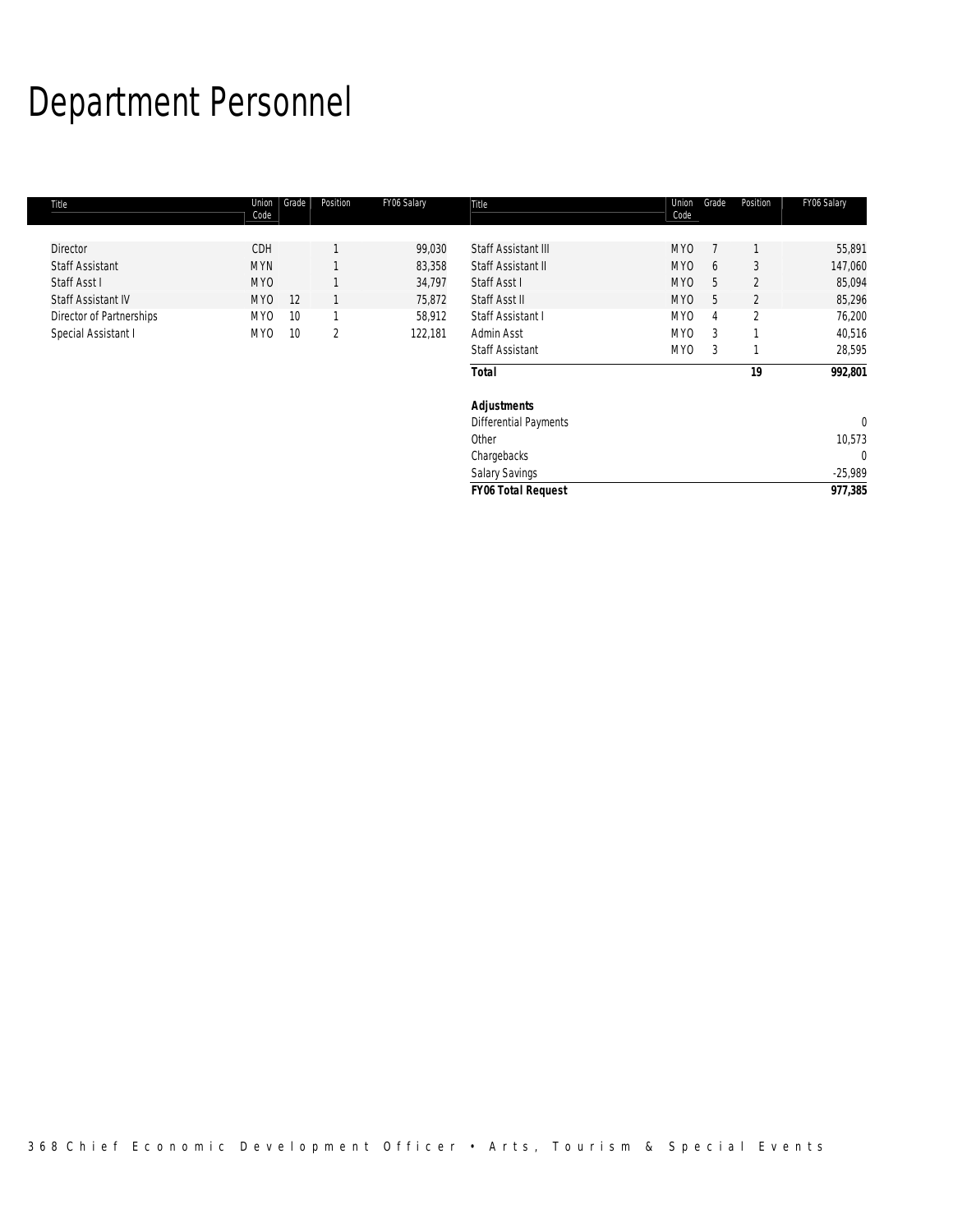# External Funds History

| <b>Personnel Services</b>       |                                                                                                                                                                                                                                                                                                            | FY03 Expenditure                                                                                                                                              | FY04 Expenditure                                                                                                                                                             | FY05 Appropriation                                                                                                       | FY06 Adopted                                                                                                                        | Inc/Dec 05 vs 06                                                                                                                                                     |
|---------------------------------|------------------------------------------------------------------------------------------------------------------------------------------------------------------------------------------------------------------------------------------------------------------------------------------------------------|---------------------------------------------------------------------------------------------------------------------------------------------------------------|------------------------------------------------------------------------------------------------------------------------------------------------------------------------------|--------------------------------------------------------------------------------------------------------------------------|-------------------------------------------------------------------------------------------------------------------------------------|----------------------------------------------------------------------------------------------------------------------------------------------------------------------|
|                                 | 51000 Permanent Employees<br>51100 Emergency Employees<br>51200 Overtime<br>51300 Part Time Employees<br>51400 Health Insurance<br>51500 Pension & Annunity<br>51600 Unemployment Compensation<br>51700 Workers' Compensation<br>51800 Indirect Costs<br>51900 Medicare<br><b>Total Personnel Services</b> | $\boldsymbol{0}$<br>$\mathbf{0}$<br>$\Omega$<br>$\mathbf{0}$<br>0<br>$\overline{0}$<br>$\overline{0}$<br>$\Omega$<br>$\overline{0}$<br>0<br>$\overline{0}$    | $\boldsymbol{0}$<br>$\mathbf 0$<br>$\mathbf{0}$<br>$\mathbf 0$<br>$\mathbf{0}$<br>$\mathbf{0}$<br>$\mathbf{0}$<br>$\mathbf{0}$<br>$\mathbf{0}$<br>$\mathbf 0$<br>$\mathbf 0$ | $\mathbf 0$<br>$\overline{0}$<br>0<br>$\overline{0}$<br>0<br>$\overline{0}$<br>0<br>$\Omega$<br>$\overline{0}$<br>0<br>0 | $\mathbf 0$<br>$\overline{0}$<br>$\mathbf{0}$<br>$\overline{0}$<br>0<br>$\overline{0}$<br>0<br>0<br>$\overline{0}$<br>0<br>0        | $\mathbf 0$<br>$\mathbf 0$<br>$\mathbf{0}$<br>$\boldsymbol{0}$<br>$\mathbf 0$<br>$\mathbf{0}$<br>$\theta$<br>$\Omega$<br>$\mathbf{0}$<br>$\mathbf 0$<br>$\mathbf{0}$ |
| <b>Contractual Services</b>     |                                                                                                                                                                                                                                                                                                            | FY03 Expenditure                                                                                                                                              | FY04 Expenditure                                                                                                                                                             | FY05 Appropriation                                                                                                       | FY06 Adopted                                                                                                                        | Inc/Dec 05 vs 06                                                                                                                                                     |
|                                 | 52100 Communications<br>52200 Utilities<br>52300 Water & Sewer<br>52400 Snow Removal<br>52500 Garbage/Waste Removal<br>52600 Repairs Buildings & Structures<br>52700 Repairs & Service of Equipment<br>52800 Transportation of Persons<br>52900 Contracted Services<br><b>Total Contractual Services</b>   | $\theta$<br>$\overline{0}$<br>$\overline{0}$<br>$\overline{0}$<br>$\overline{0}$<br>$\Omega$<br>$\mathbf{0}$<br>$\overline{0}$<br>$\mathbf 0$<br>$\mathbf{0}$ | $\boldsymbol{0}$<br>$\mathbf 0$<br>$\mathbf{0}$<br>$\mathbf 0$<br>$\mathbf{0}$<br>$\mathbf{0}$<br>$\mathbf{0}$<br>$\mathbf{0}$<br>$\mathbf 0$<br>$\mathbf 0$                 | $\theta$<br>$\mathbf 0$<br>0<br>$\overline{0}$<br>0<br>$\Omega$<br>$\overline{0}$<br>$\Omega$<br>110,330<br>110,330      | $\mathbf 0$<br>$\mathbf 0$<br>0<br>$\overline{0}$<br>$\overline{0}$<br>$\Omega$<br>$\overline{0}$<br>$\Omega$<br>110.330<br>110,330 | $\mathbf 0$<br>$\boldsymbol{0}$<br>$\mathbf 0$<br>$\boldsymbol{0}$<br>$\boldsymbol{0}$<br>$\theta$<br>$\mathbf{0}$<br>$\mathbf 0$<br>$\mathbf{0}$<br>0               |
| <b>Supplies &amp; Materials</b> |                                                                                                                                                                                                                                                                                                            | FY03 Expenditure                                                                                                                                              | FY04 Expenditure                                                                                                                                                             | FY05 Appropriation                                                                                                       | FY06 Adopted                                                                                                                        | Inc/Dec 05 vs 06                                                                                                                                                     |
|                                 | 53000 Auto Energy Supplies<br>53200 Food Supplies<br>53400 Custodial Supplies<br>53600 Office Supplies and Materials<br>53700 Clothing Allowance<br>53900 Misc Supplies & Materials<br><b>Total Supplies &amp; Materials</b>                                                                               | $\mathbf{0}$<br>$\mathbf{0}$<br>0<br>$\overline{0}$<br>$\Omega$<br>$\mathbf 0$<br>$\overline{0}$                                                              | $\mathbf 0$<br>$\mathbf 0$<br>$\mathbf 0$<br>$\mathbf{0}$<br>$\mathbf{0}$<br>$\mathbf 0$<br>$\mathbf 0$                                                                      | $\mathbf{0}$<br>0<br>0<br>$\overline{0}$<br>0<br>0<br>0                                                                  | 0<br>0<br>0<br>$\overline{0}$<br>$\Omega$<br>$\overline{0}$<br>0                                                                    | 0<br>$\mathbf 0$<br>$\theta$<br>$\boldsymbol{0}$<br>$\Omega$<br>$\mathbf{0}$<br>$\mathbf{0}$                                                                         |
| <b>Current Chgs &amp; Oblig</b> |                                                                                                                                                                                                                                                                                                            | FY03 Expenditure                                                                                                                                              | FY04 Expenditure                                                                                                                                                             | FY05 Appropriation                                                                                                       | FY06 Adopted                                                                                                                        | Inc/Dec 05 vs 06                                                                                                                                                     |
|                                 | 54300 Workers' Comp Medical<br>54400 Legal Liabilities<br>54600 Current Charges H&I<br>54800 Reserve Account<br>54900 Other Current Charges<br>Total Current Chgs & Oblig                                                                                                                                  | $\mathbf 0$<br>$\overline{0}$<br>$\mathbf 0$<br>0<br>0<br>$\overline{0}$                                                                                      | $\mathbf 0$<br>$\mathbf{0}$<br>$\mathbf 0$<br>$\mathbf{0}$<br>$\mathbf 0$<br>0                                                                                               | 0<br>0<br>$\mathbf 0$<br>0<br>0<br>0                                                                                     | 0<br>0<br>$\overline{0}$<br>0<br>0<br>0                                                                                             | 0<br>$\theta$<br>$\mathbf{0}$<br>$\mathbf 0$<br>$\theta$<br>$\pmb{0}$                                                                                                |
| Equipment                       |                                                                                                                                                                                                                                                                                                            | FY03 Expenditure                                                                                                                                              | FY04 Expenditure                                                                                                                                                             | FY05 Appropriation                                                                                                       | FY06 Adopted                                                                                                                        | Inc/Dec 05 vs 06                                                                                                                                                     |
|                                 | 55000 Automotive Equipment<br>55400 Lease/Purchase<br>55600 Office Furniture & Equipment<br>55900 Misc Equipment<br><b>Total Equipment</b>                                                                                                                                                                 | $\boldsymbol{0}$<br>$\overline{0}$<br>0<br>$\mathbf 0$<br>$\mathbf{0}$                                                                                        | $\mathbf 0$<br>$\mathbf{0}$<br>$\mathbf 0$<br>$\mathbf 0$<br>0                                                                                                               | $\boldsymbol{0}$<br>$\overline{0}$<br>0<br>$\mathbf 0$<br>0                                                              | 0<br>$\overline{0}$<br>0<br>0<br>0                                                                                                  | $\mathbf 0$<br>$\boldsymbol{0}$<br>$\mathbf 0$<br>$\boldsymbol{0}$<br>$\bf{0}$                                                                                       |
| <b>Other</b>                    |                                                                                                                                                                                                                                                                                                            | FY03 Expenditure                                                                                                                                              | FY04 Expenditure                                                                                                                                                             | FY05 Appropriation                                                                                                       | FY06 Adopted                                                                                                                        | Inc/Dec 05 vs 06                                                                                                                                                     |
|                                 | 56200 Special Appropriation<br>57200 Structures & Improvements<br>58000 Land & Non-Structure<br><b>Total Other</b><br><b>Grand Total</b>                                                                                                                                                                   | $\boldsymbol{0}$<br>$\boldsymbol{0}$<br>$\mathbf 0$<br>0<br>$\overline{0}$                                                                                    | $\mathbf 0$<br>$\boldsymbol{0}$<br>$\mathbf 0$<br>0<br>$\overline{0}$                                                                                                        | 0<br>$\mathbf 0$<br>$\mathbf 0$<br>$\bf{0}$<br>110,330                                                                   | $\boldsymbol{0}$<br>$\mathbf 0$<br>0<br>0<br>110,330                                                                                | 0<br>$\boldsymbol{0}$<br>$\boldsymbol{0}$<br>$\pmb{0}$<br>$\boldsymbol{0}$                                                                                           |
|                                 |                                                                                                                                                                                                                                                                                                            |                                                                                                                                                               |                                                                                                                                                                              |                                                                                                                          |                                                                                                                                     |                                                                                                                                                                      |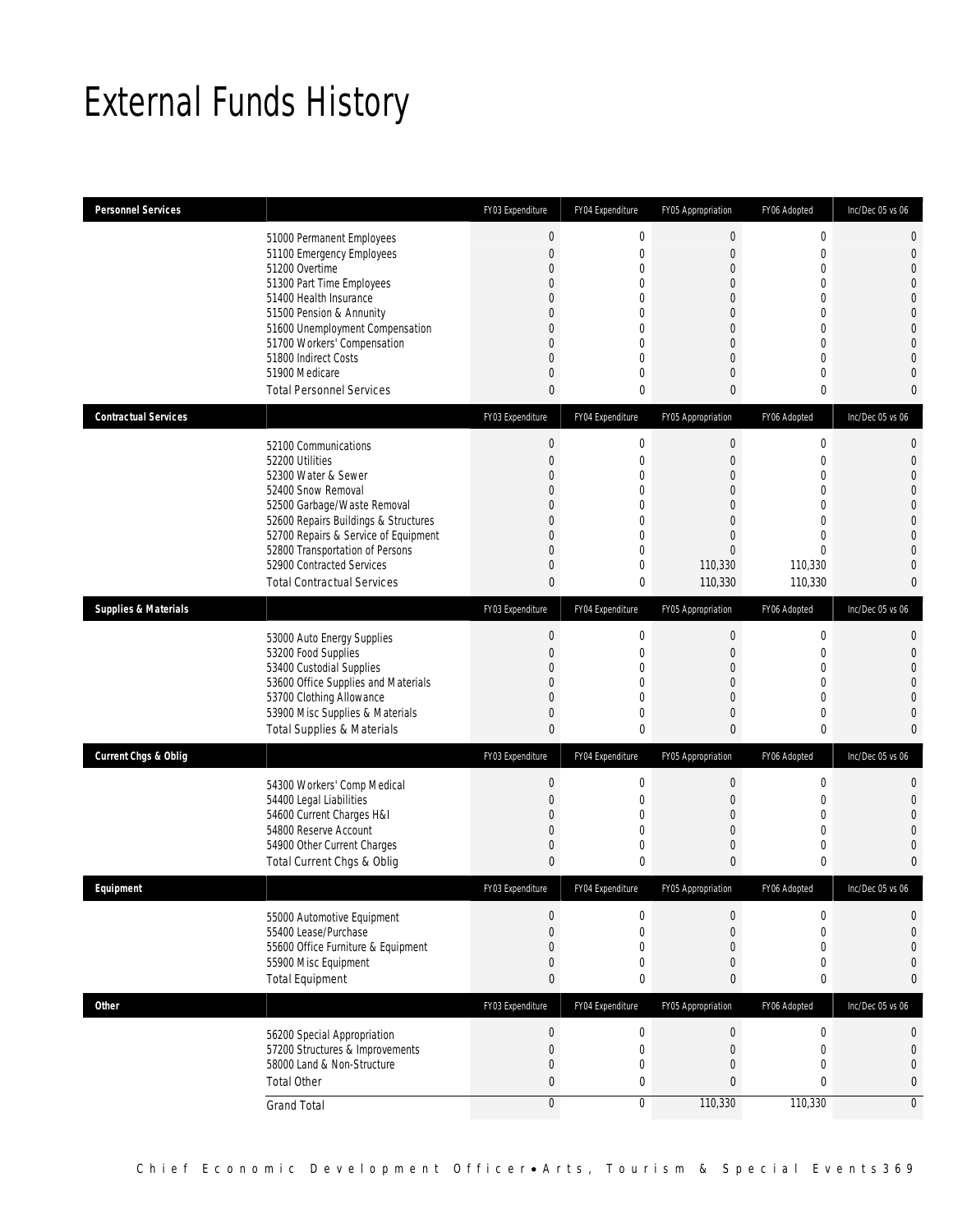## Program 1. Administration

### *Ann Palermo, Manager Organization: 416100*

#### *Program Description*

The Administration Program provides administrative, financial, and personnel support for the department. The Program builds partnerships to support and strengthen the City's cultural life.

- To make the cultural life of Boston accessible to residents and visitors.
- To generate public/private partnerships to support and sustain the Boston Cultural Agenda and disseminate information to the cultural community.
- To promote and market Boston's cultural activity.
- To provide administrative and human resource support to all department programs.

| <b>Program Outcomes</b>            |                                                                              | Actual '03 | Actual '04 | Projected '05    | <b>PLOS '06</b>   |
|------------------------------------|------------------------------------------------------------------------------|------------|------------|------------------|-------------------|
|                                    | Weeks of ArtMart on Community Arcade<br>Local cultural council grants issued |            |            | Õ<br>50          | 12<br>50          |
| <b>Selected Service Indicators</b> |                                                                              | Actual '03 | Actual '04 | Approp '05       | <b>Budget '06</b> |
|                                    | Quota<br>Personnel Services<br>Non Personnel                                 |            | υ          | 415.957<br>6.050 | 406,435<br>95,199 |
|                                    | Total                                                                        | 0          | 0          | 422.007          | 501,634           |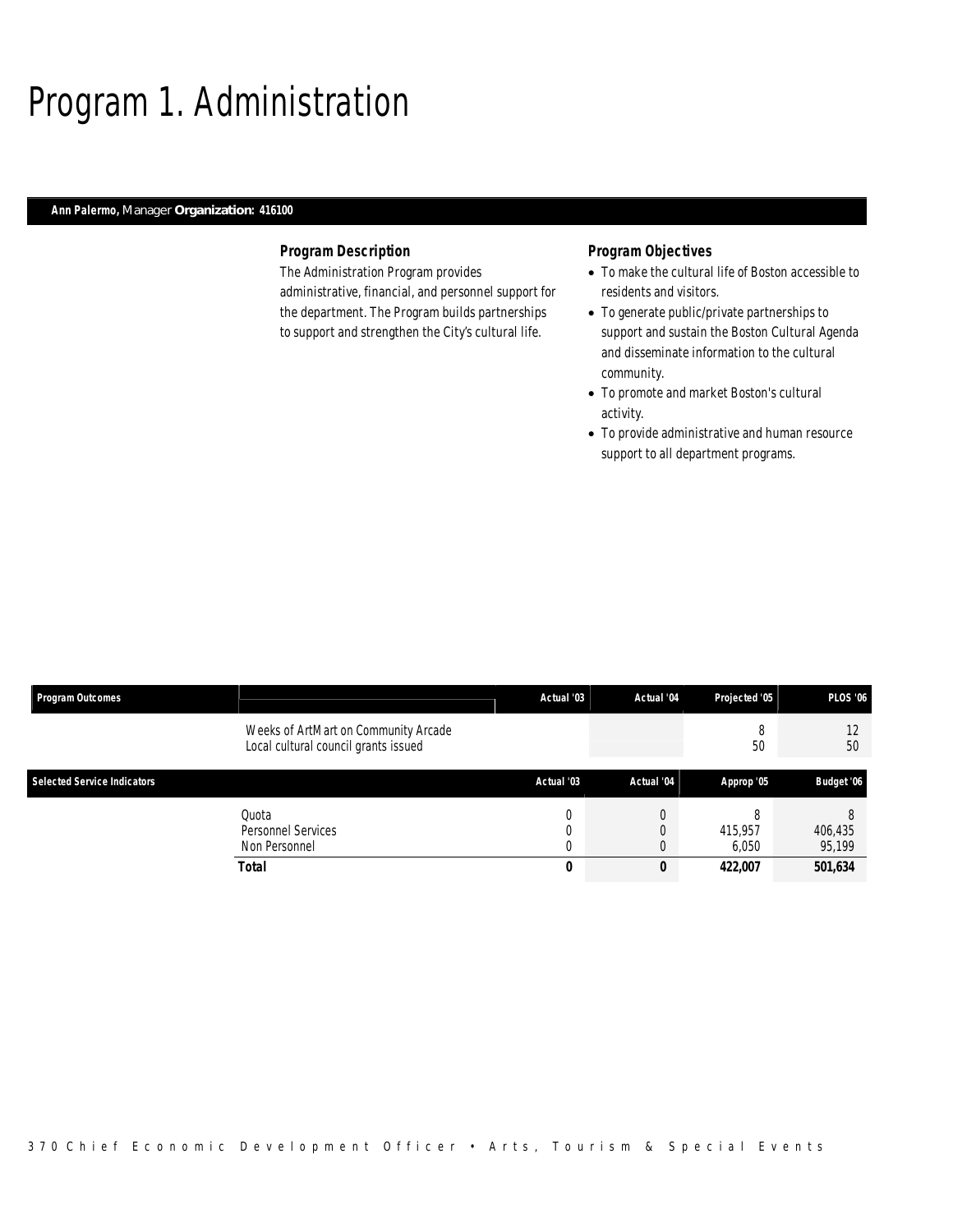# Program 2. Arts Promotion

#### *Sarah Hutt, Michelle Baxter, Managers Organization: 416200*

### *Program Description*

The Arts Promotion program oversees MOATSE's efforts to support the visual and performing arts and outreach to new audiences in Boston.

- To build new audiences through outreach to youth and communities.
- To build new audiences through outreach such as the Mural Crew and the Folk and Traditional Arts Program.
- To advocate, promote, provide technical assistance and funding for the arts community.
- To foster the advancement of public art in conjunction with the Boston Art Commission, the Browne Fund, and others.
- To assist Boston Public Schools in using cultural organizations as educational resources.

| <b>Program Outcomes</b>            |                                                                                                                                                       | Actual '03 | Actual '04 | Projected '05       | <b>PLOS '06</b>                 |
|------------------------------------|-------------------------------------------------------------------------------------------------------------------------------------------------------|------------|------------|---------------------|---------------------------------|
|                                    | Schools with cultural programs assisted by OCA                                                                                                        |            |            |                     | 35                              |
| <b>Selected Service Indicators</b> |                                                                                                                                                       | Actual '03 | Actual '04 | Approp '05          | Budget '06                      |
|                                    | Quota<br>Personnel Services<br>Non Personnel                                                                                                          | 0          | 0<br>0     | 322,418<br>170.590  | 326,624<br>74,530               |
|                                    | Total<br>New public art placements<br>Public art pieces repaired or restored<br>Temporary installations of public art<br>Murals created by Mural Crew | 0          | 0          | 493,008<br>20<br>13 | 401,154<br>15<br>20<br>15<br>13 |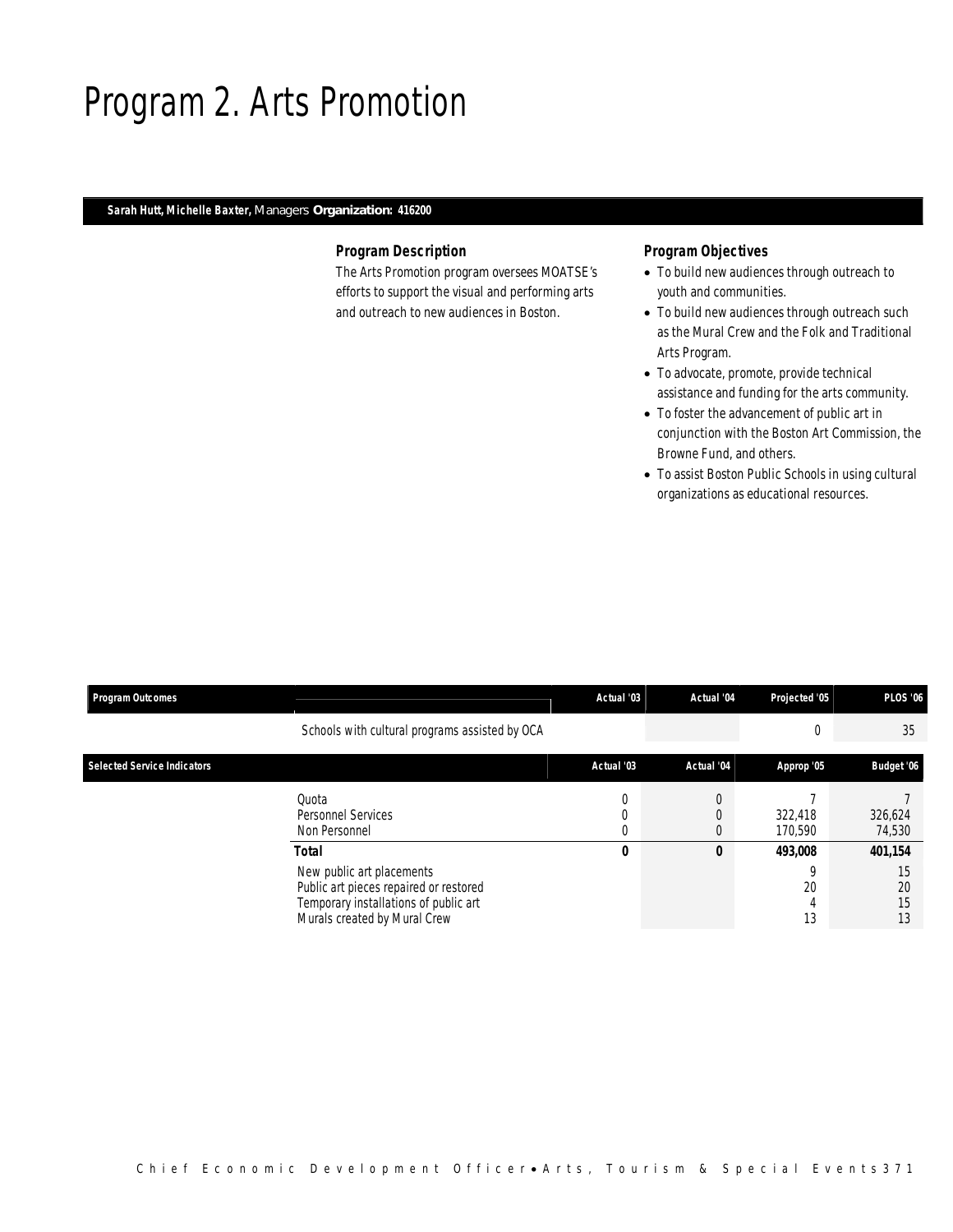## Program 3. Film & Special Events

### *Patricia A. Papa, Manager Organization: 416300*

#### *Program Description*

The Film and Special Events program oversees the annual production of special events and public celebrations that celebrate and promote the City's cultural and ethnic diversity along with Boston's rich history and promotes Boston as a location for film and video productions by supporting the film and television industry's work in the City.

- To support film and television production through the Boston Film Office with permitting, location assistance and coordination with local and state agencies.
- To provide technical assistance to neighborhoodbased with event production.
- To produce diverse public celebrations.

| <b>Program Outcomes</b>            |                                                                                                                                             | Actual '03 | Actual '04    | Projected '05      | <b>PLOS '06</b>    |
|------------------------------------|---------------------------------------------------------------------------------------------------------------------------------------------|------------|---------------|--------------------|--------------------|
|                                    | % increase in city produced special events<br>% increase in the number of events produced by<br>groups who have sought technical assistance |            |               |                    | 28%<br>$0\%$       |
| <b>Selected Service Indicators</b> |                                                                                                                                             | Actual '03 | Actual '04    | Approp '05         | Budget '06         |
|                                    | Ouota<br><b>Personnel Services</b><br>Non Personnel                                                                                         | 0          | 0<br>$\Omega$ | 171.867<br>416.235 | 167,075<br>422,705 |
|                                    | Total                                                                                                                                       | 0          | 0             | 588.102            | 589,780            |
|                                    | Total city produced special events<br>Events provided with technical assistance                                                             |            |               | 148<br>231         | 160<br>175         |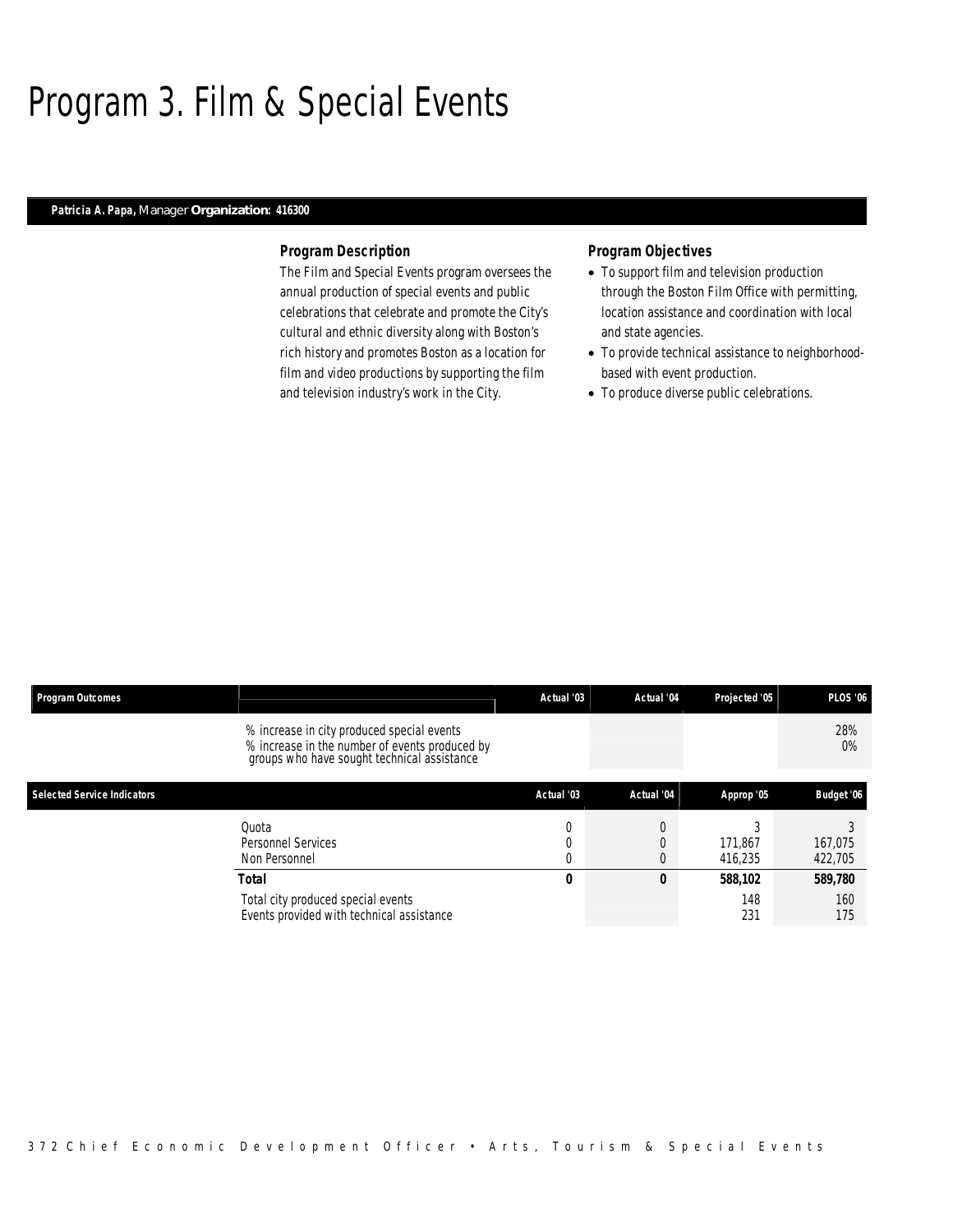## Program 4. Tourism

### *Anthony Nunziante, Manager Organization: 416400*

### *Program Description*

The Tourism program oversees MOATSE's promotional efforts, its sponsorships and its international relations.

- To foster international relations through the Sister City and Distinguished Guests Programs.
- To produce and promote a year-round schedule of events including festivals, concerts, exhibitions and public celebrations.
- To promote Boston as a desirable destination for visitors and conventions, and producers of family oriented events.

| <b>Program Outcomes</b>            |                                                     | Actual '03 | Actual '04 | Projected '05    | <b>PLOS '06</b>   |
|------------------------------------|-----------------------------------------------------|------------|------------|------------------|-------------------|
|                                    | Hotel rooms booked (GBCVB)                          |            |            | 500000           | 550000            |
| <b>Selected Service Indicators</b> |                                                     | Actual '03 | Actual '04 | Approp '05       | <b>Budget '06</b> |
|                                    | Quota<br><b>Personnel Services</b><br>Non Personnel | ∩          | U          | 69.987<br>10,500 | 77,252<br>13,785  |
|                                    | Total                                               | 0          | 0          | 80,487           | 91,037            |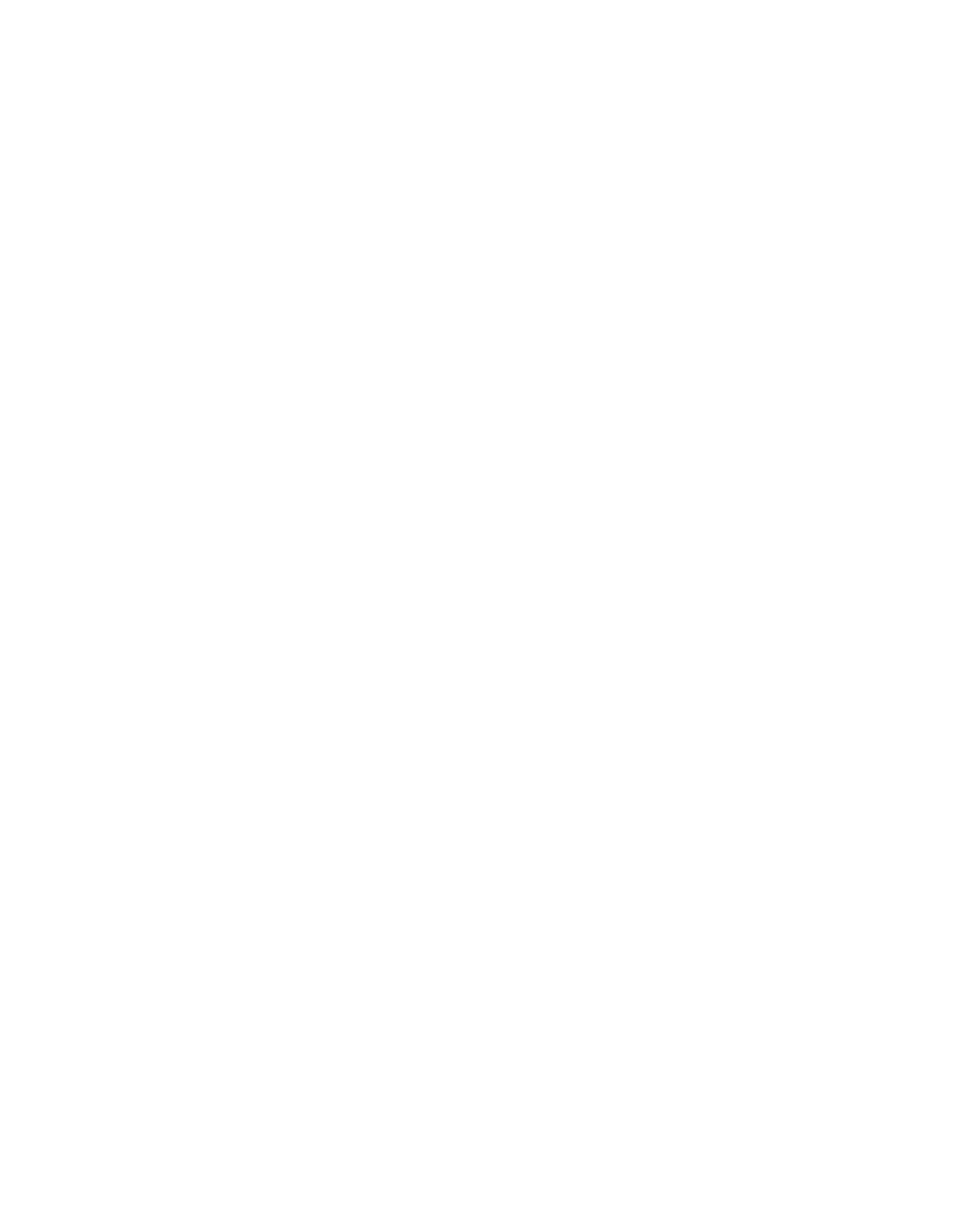# Boston Redevelopment Authority Operating Budget

#### *Mark Maloney, Director Appropriation: 171*

### *Department Mission*

In partnership with communities, the BRA plans Boston's future while respecting its past. We prepare our residents for new opportunities through training, human services and job creation. The BRA guides physical, social, and economic change in Boston's neighborhoods and its downtown to shape a more prosperous, comfortable, and beautiful city for all.

#### *FY06 Performance Objectives*

- To conduct comprehensive land use planning that coordinates economic factors, open space, transportation needs, environmental protection, urban design and other citywide issues that affect the quality of life in the city.
- To complete the rezoning of Boston's neighborhoods and downtown.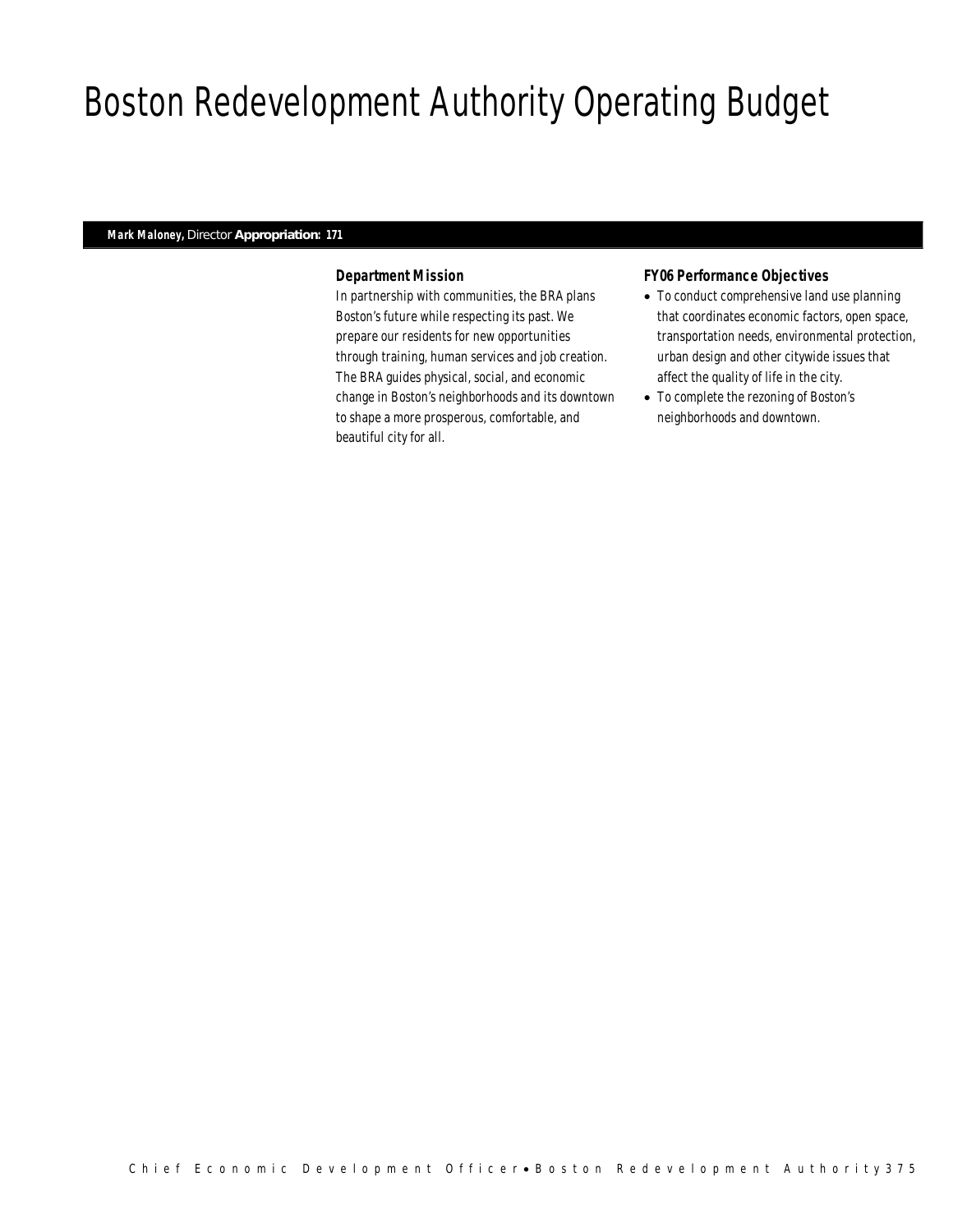# Program 1. Boston Redevelopment Authority

#### *Mark Maloney, Manager Organization: 171100*

#### *Program Description*

The BRA Planning Department conducts comprehensive and strategic planning analyses on a citywide and neighborhood basis to manage the city's growth; promotes a high quality of urban design in the physical environment; encourages economic development and job creation; preserves and enhances Boston's character and public spaces; and produces public benefits for Boston's neighborhoods and residents.

- To conduct comprehensive land use planning that coordinates economic factors, open space, transportation needs, environmental protection, urban design and other citywide issues that affect the quality of life in the city.
- To complete the rezoning of Boston's neighborhoods and downtown.
- To review, in cooperation with communities and other City agencies, public and provate development projects proposed in the City of Boston.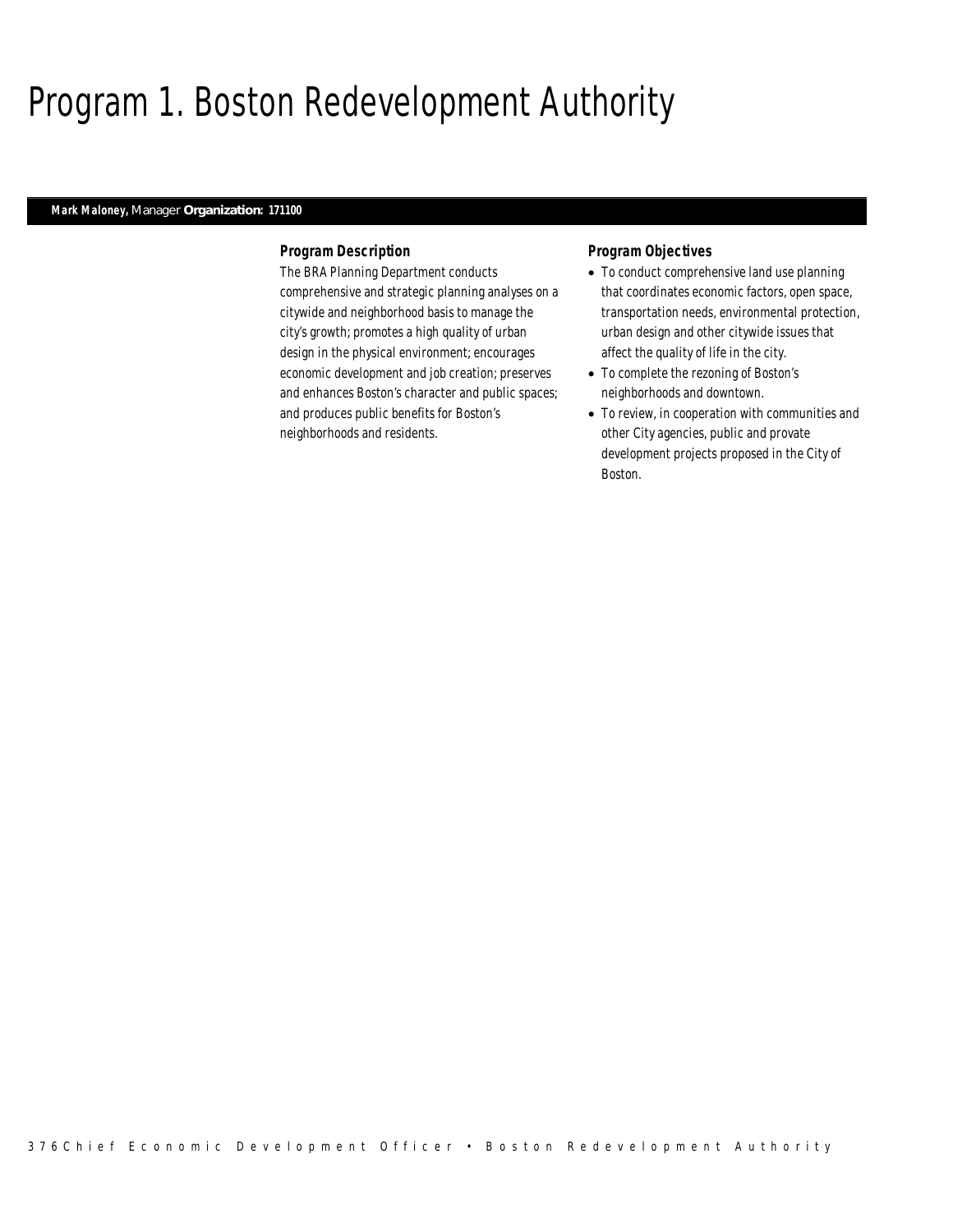## Boston Redevelopment Authority Capital Budget

#### *Overview*

Given the current limitations of Boston's fiscal resources, Boston's FY06 capital budget has been prioritized to address the most urgent and tangible of strategic investments. The Boston Redevelopment Authority, functioning as Boston's central planning organization, will continue to provide the in-house planning expertise and will also help to leverage the external resources necessary to shape Boston's future. Capital resources will continue to be provided in FY06 to finalize ongoing capital projects.

#### *FY06 Major Initiatives*

- The BRA will coordinate with and assist the Public Works Department as the Crossroads Initiative begins with the reconstruction of Causeway Street.
- The BRA will also coordinate and provide planning support for the Dorchester Avenue Project.
- The Mattapan Economic Development Study will be completed.

| Capital Budget Expenditures |                         | Total Actual '03 | Total Actual '04 |         | Estimated '05  Total Projected '06 |
|-----------------------------|-------------------------|------------------|------------------|---------|------------------------------------|
|                             |                         |                  |                  |         |                                    |
|                             | <b>Total Department</b> | 392,028          | 540.696          | 517.264 | 397,264                            |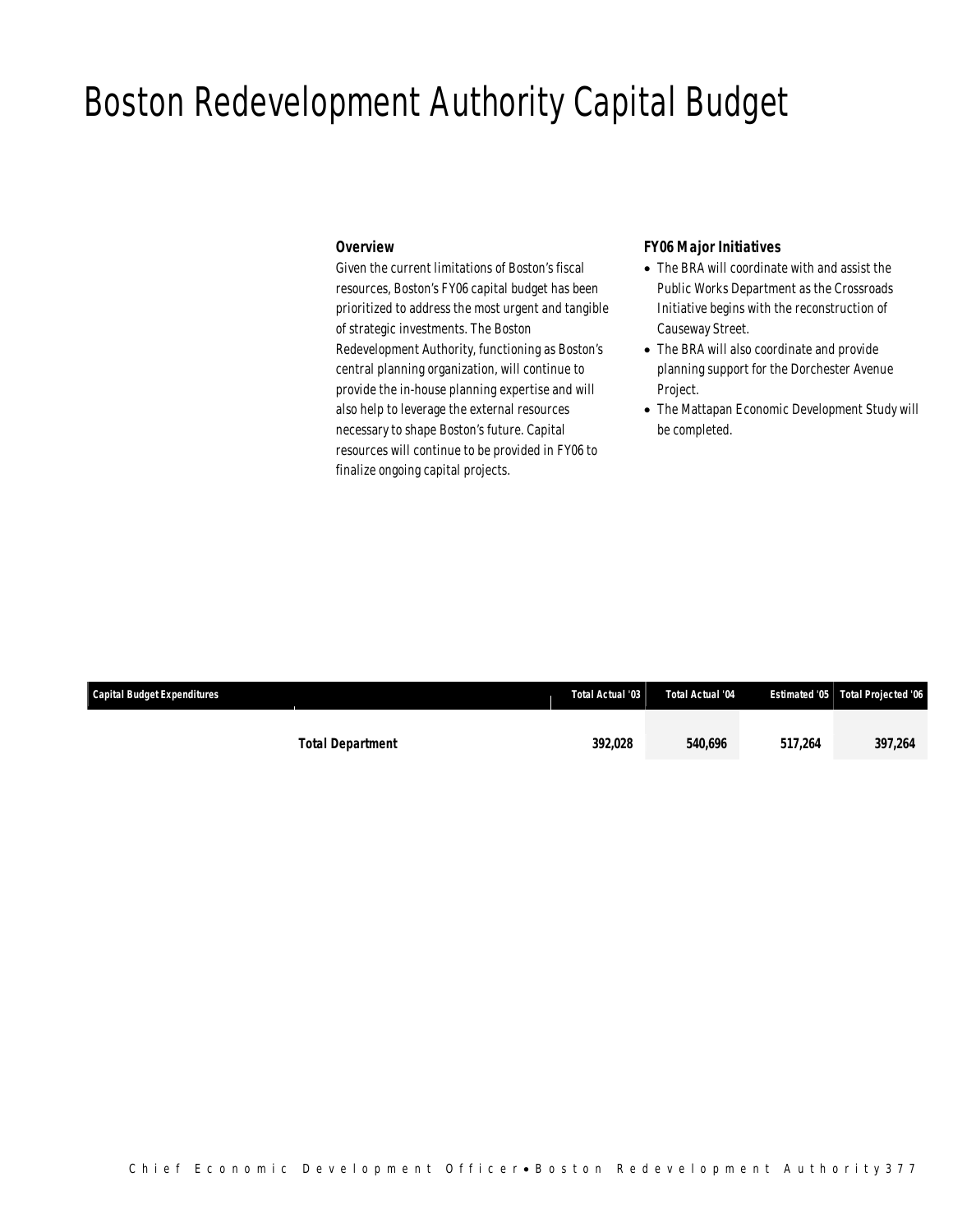#### *AQUARIUM / CENTRAL WHARF*

#### *Project Mission*

Dredge the T Wharf at the docking area. Construct new handicap accessible water transportation facility at Central Wharf and replace collapsed wharf. EOTC matching funding provided. *Managing Department,* Boston Redevelopment Authority *Status,* Complete

*Location,* Central Business District

| <b>Authorizations</b>                    |           |                  |             |             |           |
|------------------------------------------|-----------|------------------|-------------|-------------|-----------|
|                                          |           |                  |             | Non Capital |           |
| Source                                   | Existing  | FY <sub>06</sub> | Future      | Fund        | Total     |
| City Capital                             | 1.250.000 | 0                | 0           | $\theta$    | 1,250,000 |
| Grants/Other                             | 0         | 0                | 0           | 3,750,000   | 3,750,000 |
| Total                                    | 1,250,000 | $\theta$         | 0           | 3.750.000   | 5,000,000 |
| <b>Expenditures (Actual and Planned)</b> |           |                  |             |             |           |
|                                          | Thru      |                  |             |             |           |
| Source                                   | 6/30/04   | <b>FY05</b>      | <b>FY06</b> | FY07-10     | Total     |
| City Capital                             | 1.131.735 | 0                | $\Omega$    | 118.265     | 1.250.000 |
| Grants/Other                             | 0         | 0                | $\left($    |             | $\Omega$  |
| Total                                    | 1.131.735 | 0                | 0           | 118.265     | 1.250.000 |

#### *BOSTON EAST SITE*

#### *Project Mission*

Remove hazards to navigation including four derelict piers, 1,800 timber piles, two marine railways and one sunken vessel from a City-owned site in East Boston on Border Street. Matching funds available from the Seaport Advisory Council.

*Managing Department,* Boston Redevelopment Authority *Status,* To Be Scheduled *Location,* East Boston

| <b>Authorizations</b>                    |          |                  |             |             |         |
|------------------------------------------|----------|------------------|-------------|-------------|---------|
|                                          |          |                  |             | Non Capital |         |
| Source                                   | Existing | FY <sub>06</sub> | Future      | Fund        | Total   |
| City Capital                             | 600,000  | 0                | 0           | $\left($    | 600,000 |
| Grants/Other                             | 0        | 0                | 0           | 375,000     | 375,000 |
| Total                                    | 600,000  | 0                | 0           | 375,000     | 975,000 |
| <b>Expenditures (Actual and Planned)</b> |          |                  |             |             |         |
|                                          | Thru     |                  |             |             |         |
| Source                                   | 6/30/04  | <b>FY05</b>      | <b>FY06</b> | FY07-10     | Total   |
| City Capital                             | 105.067  | 0                | 0           | 494.933     | 600,000 |
| Grants/Other                             | 0        | 0                | 0           |             | 0       |
| Total                                    | 105.067  | 0                | 0           | 494.933     | 600.000 |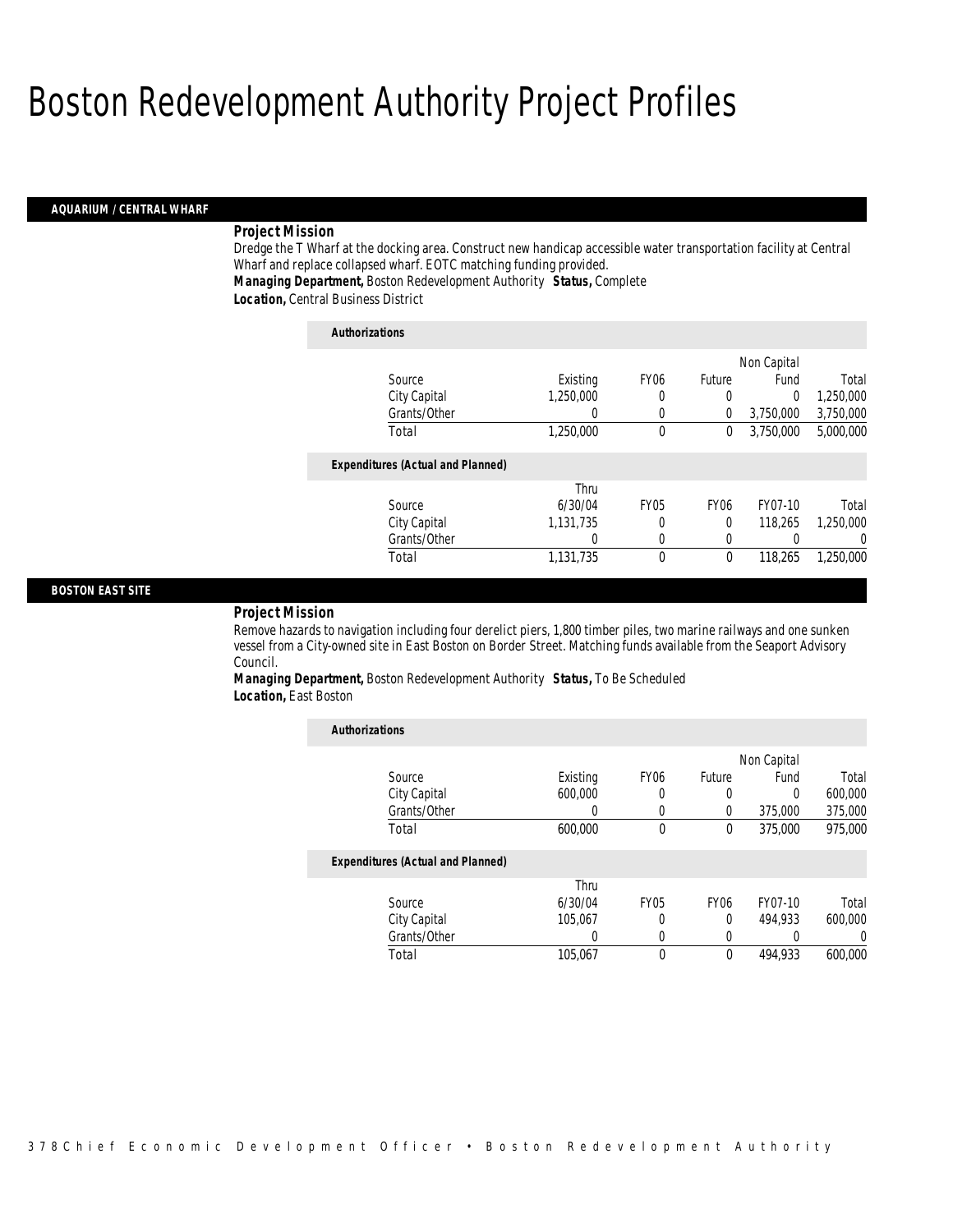#### *BULKHEAD STABILIZATION DESIGN*

#### *Project Mission*

Design steel bulkhead repairs at the Marine Industrial Park. External construction funding anticipated. *Managing Department,* Boston Redevelopment Authority *Status,* To Be Scheduled *Location,* South Boston

| <b>Authorizations</b>                    |          |             |                  |             |         |
|------------------------------------------|----------|-------------|------------------|-------------|---------|
|                                          |          |             |                  | Non Capital |         |
| Source                                   | Existing | <b>FY06</b> | Future           | Fund        | Total   |
| City Capital                             | 437,000  |             | 0                | 0           | 437,000 |
| Grants/Other                             | $\left($ | 0           | 0                |             | 0       |
| Total                                    | 437,000  | 0           | $\mathbf 0$      | $\theta$    | 437,000 |
| <b>Expenditures (Actual and Planned)</b> |          |             |                  |             |         |
|                                          | Thru     |             |                  |             |         |
| Source                                   | 6/30/04  | <b>FY05</b> | FY <sub>06</sub> | FY07-10     | Total   |
| City Capital                             | 0        | 0           | $\Omega$         | 437.000     | 437,000 |
| Grants/Other                             |          |             |                  |             | 0       |
| Total                                    | 0        | 0           | $\theta$         | 437.000     | 437,000 |
|                                          |          |             |                  |             |         |

#### *CNY, BUILDING 123 IMPROVEMENTS*

### *Project Mission*

Replace or repair roof, repoint masonry, water in basement needs to be pumped out and water infiltration capped. Massachusetts Historical Commission funding will be reviewed.

*Managing Department,* Boston Redevelopment Authority *Status,* To Be Scheduled *Location,* Charlestown

| <b>Authorizations</b>                    |          |             |             |             |         |
|------------------------------------------|----------|-------------|-------------|-------------|---------|
|                                          |          |             |             | Non Capital |         |
| Source                                   | Existing | <b>FY06</b> | Future      | Fund        | Total   |
| City Capital                             | 150,000  | 0           | 0           | 0           | 150,000 |
| Grants/Other                             | 0        | 0           | 0           | 150,000     | 150,000 |
| Total                                    | 150,000  | 0           | 0           | 150,000     | 300,000 |
| <b>Expenditures (Actual and Planned)</b> |          |             |             |             |         |
|                                          | Thru     |             |             |             |         |
| Source                                   | 6/30/04  | <b>FY05</b> | <b>FY06</b> | FY07-10     | Total   |
| City Capital                             | 0        | 0           | 0           | 150,000     | 150,000 |
| Grants/Other                             | 0        | 0           | 0           | 0           | 0       |
| Total                                    | 0        | 0           | 0           | 150,000     | 150,000 |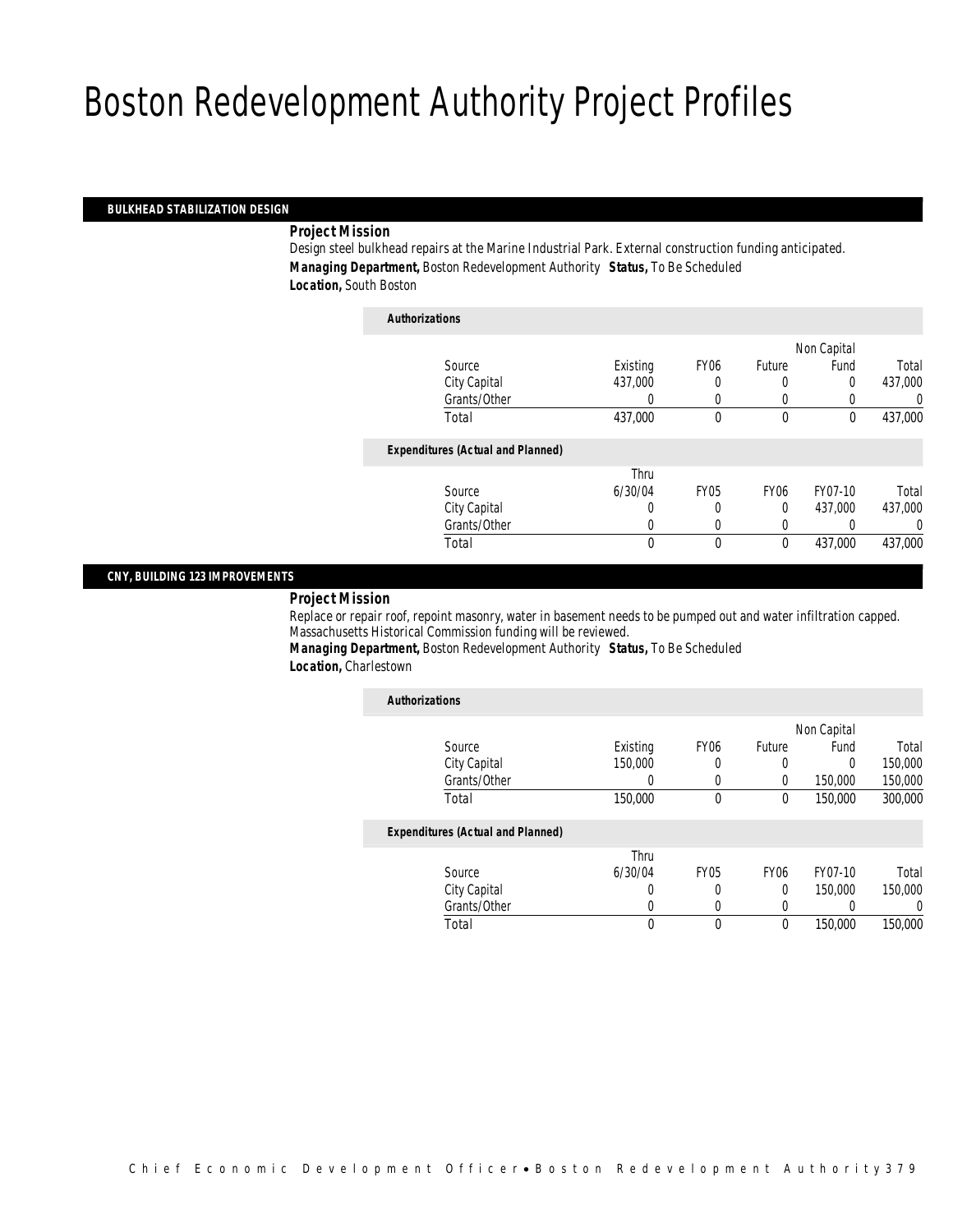#### *CNY, FIRST AND SECOND AVENUE EXTENSION*

### *Project Mission*

Design new roadway, sidewalk, street lighting and landscaping to support development parcels. External construction funds anticipated.

*Managing Department,* Boston Redevelopment Authority *Status,* To Be Scheduled *Location,* Charlestown

| <b>Authorizations</b>                    |          |                  |             |             |         |
|------------------------------------------|----------|------------------|-------------|-------------|---------|
|                                          |          |                  |             | Non Capital |         |
| Source                                   | Existing | FY <sub>06</sub> | Future      | Fund        | Total   |
| City Capital                             | 348,600  | 0                | 0           | $\Omega$    | 348,600 |
| Grants/Other                             | 0        | 0                | $\Omega$    | 607,000     | 607,000 |
| Total                                    | 348,600  | $\Omega$         | $\theta$    | 607,000     | 955,600 |
| <b>Expenditures (Actual and Planned)</b> |          |                  |             |             |         |
|                                          | Thru     |                  |             |             |         |
| Source                                   | 6/30/04  | FY <sub>05</sub> | <b>FY06</b> | FY07-10     | Total   |
| City Capital                             | 177.536  | $\Omega$         | $\Omega$    | 171.064     | 348,600 |
| Grants/Other                             | 0        | 0                | 0           |             | 0       |
| Total                                    | 177,536  | $\theta$         | 0           | 171.064     | 348,600 |

#### *CNY, PARCEL 4 HARBORWALK DESIGN*

#### *Project Mission*

Design 560 feet of the bulkhead along Parcel 4 and design Harborwalk improvements at the water's edge allowing pedestrian access to the Harbor. External construction funding anticipated.

*Managing Department,* Boston Redevelopment Authority *Status,* To Be Scheduled

#### *Location,* Charlestown

| <b>Authorizations</b>                    |          |                  |                  |             |                  |
|------------------------------------------|----------|------------------|------------------|-------------|------------------|
|                                          |          |                  |                  | Non Capital |                  |
| Source                                   | Existing | FY <sub>06</sub> | Future           | Fund        | Total            |
| City Capital                             | 400,000  | 0                |                  | $\Omega$    | 400,000          |
| Grants/Other                             | 0        | $\Omega$         |                  | 0           | $\left( \right)$ |
| Total                                    | 400,000  | $\theta$         | $\theta$         | $\theta$    | 400,000          |
| <b>Expenditures (Actual and Planned)</b> |          |                  |                  |             |                  |
|                                          | Thru     |                  |                  |             |                  |
| Source                                   | 6/30/04  | <b>FY05</b>      | FY <sub>06</sub> | FY07-10     | Total            |
| City Capital                             | 0        | 0                | $\Omega$         | 400,000     | 400.000          |
| Grants/Other                             | U        | 0                | 0                |             | $\left($         |
| Total                                    |          | $\bf{0}$         | 0                | 400,000     | 400.000          |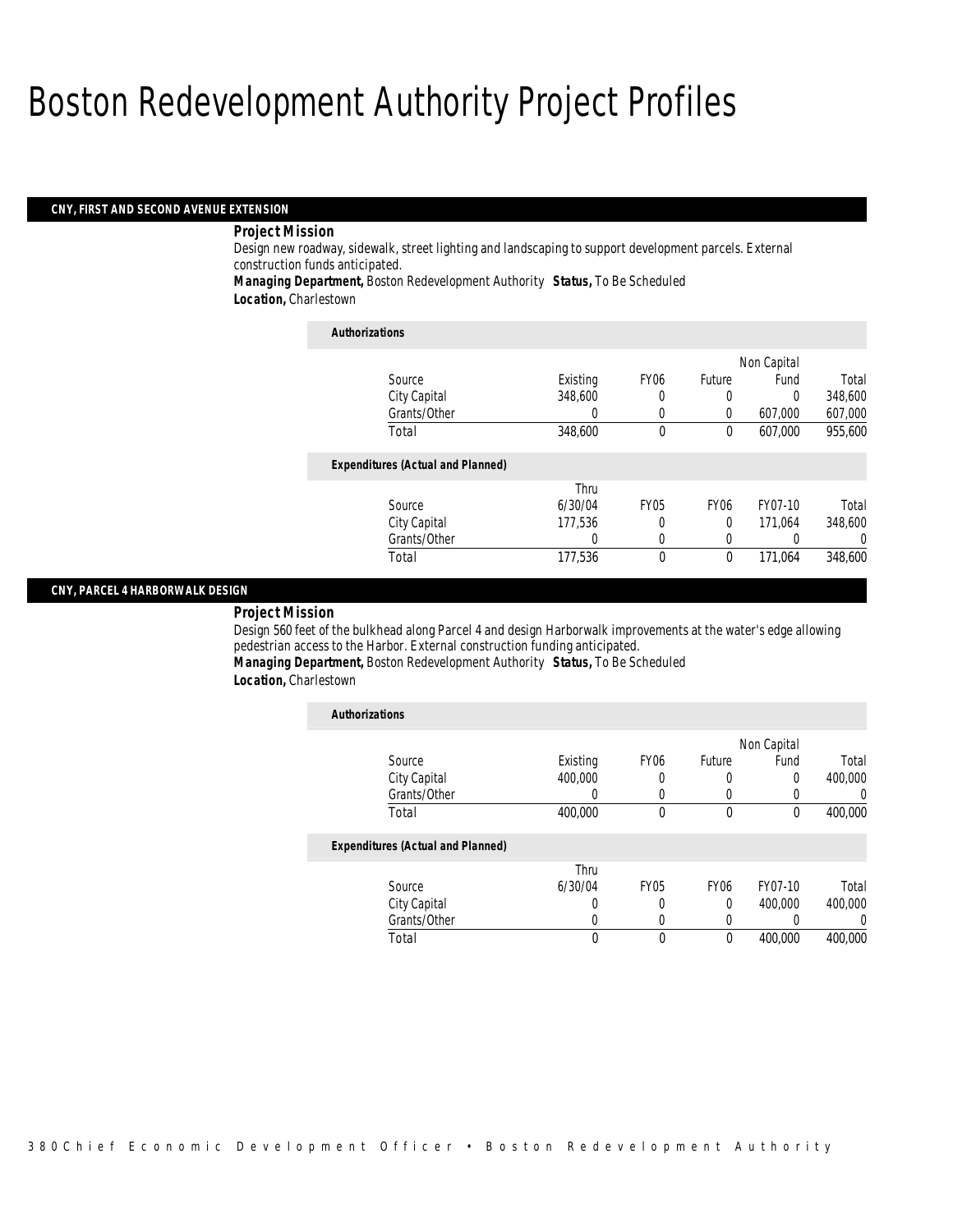#### *CNY, PIER 10 WATER SHUTTLE DESIGN*

#### *Project Mission*

Design the reconstruction of Pier 10 dock and terminal. External construction funding anticipated. *Managing Department,* Boston Redevelopment Authority *Status,* To Be Scheduled *Location,* Charlestown

| <b>Authorizations</b>                    |          |                  |                  |             |          |
|------------------------------------------|----------|------------------|------------------|-------------|----------|
|                                          |          |                  |                  | Non Capital |          |
| Source                                   | Existing | FY <sub>06</sub> | Future           | Fund        | Total    |
| City Capital                             | 414,000  | 0                | 0                | 0           | 414,000  |
| Grants/Other                             | 0        |                  | 0                |             | $\Omega$ |
| Total                                    | 414,000  | 0                | $\mathbf 0$      | 0           | 414,000  |
| <b>Expenditures (Actual and Planned)</b> |          |                  |                  |             |          |
|                                          | Thru     |                  |                  |             |          |
| Source                                   | 6/30/04  | <b>FY05</b>      | FY <sub>06</sub> | FY07-10     | Total    |
| City Capital                             | 0        | 0                | 0                | 414,000     | 414,000  |
| Grants/Other                             | 0        | 0                | 0                |             | $\Omega$ |
| Total                                    | 0        | 0                | $\mathbf 0$      | 414,000     | 414,000  |

#### *CNY, PIER 11 STUDY*

#### *Project Mission*

Perform a structural investigation of the condition of Pier 11 and develop re-use options. *Managing Department,* Boston Redevelopment Authority *Status,* To Be Scheduled *Location,* Charlestown

| <b>Authorizations</b>                    |          |                  |                  |             |        |
|------------------------------------------|----------|------------------|------------------|-------------|--------|
|                                          |          |                  |                  | Non Capital |        |
| Source                                   | Existing | FY <sub>06</sub> | Future           | Fund        | Total  |
| City Capital                             | 55,000   |                  |                  | 0           | 55,000 |
| Grants/Other                             |          |                  |                  |             |        |
| Total                                    | 55,000   | $\theta$         | 0                | 0           | 55,000 |
| <b>Expenditures (Actual and Planned)</b> |          |                  |                  |             |        |
|                                          | Thru     |                  |                  |             |        |
| Source                                   | 6/30/04  | <b>FY05</b>      | FY <sub>06</sub> | FY07-10     | Total  |
| City Capital                             | $\cup$   |                  | $\Omega$         | 55,000      | 55,000 |
| Grants/Other                             |          |                  |                  |             | 0      |
| Total                                    | 0        |                  | $\theta$         | 55,000      | 55,000 |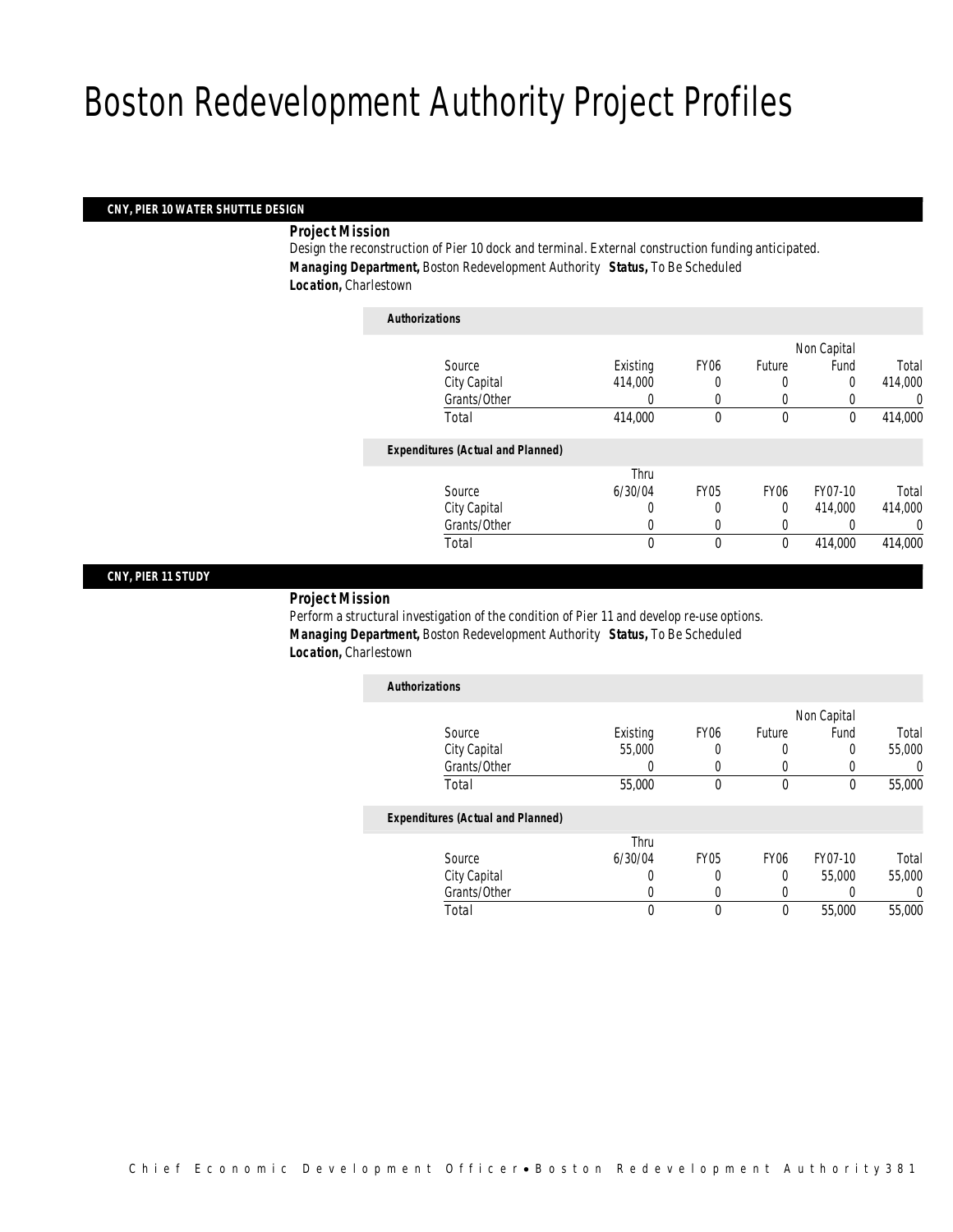#### *CNY, PIER 3 DESIGN*

### *Project Mission*

Develop engineering plans to reconstruct Pier 3.

*Authorizations*

*Managing Department,* Boston Redevelopment Authority *Status,* Ongoing Program

*Location,* Charlestown

| Authorizations                           |          |             |                  |             |         |
|------------------------------------------|----------|-------------|------------------|-------------|---------|
|                                          |          |             |                  | Non Capital |         |
| Source                                   | Existing | <b>FY06</b> | Future           | Fund        | Total   |
| City Capital                             | 299,000  | 0           | 0                | 0           | 299,000 |
| Grants/Other                             | 0        | 0           | 0                |             | 0       |
| Total                                    | 299,000  | 0           | 0                | 0           | 299,000 |
| <b>Expenditures (Actual and Planned)</b> |          |             |                  |             |         |
|                                          | Thru     |             |                  |             |         |
| Source                                   | 6/30/04  | <b>FY05</b> | FY <sub>06</sub> | FY07-10     | Total   |
| City Capital                             | 74.808   | 15,000      | 25,000           | 184.192     | 299,000 |
| Grants/Other                             | 0        | 0           | 0                |             | 0       |
| Total                                    | 74,808   | 15,000      | 25,000           | 184.192     | 299,000 |

#### *CNY, PIER 4 IMPROVEMENTS DESIGN*

#### *Project Mission*

Design the dredging and installation of floats, gangways, utilities, handrail improvements, fendering system at Pier 4 at the Charlestown Navy Yard. External marine facility construction funding anticipated. *Managing Department,* Boston Redevelopment Authority *Status,* Ongoing Program

*Location,* Charlestown

| <b>Authorizations</b>                    |          |                  |                  |             |          |
|------------------------------------------|----------|------------------|------------------|-------------|----------|
|                                          |          |                  |                  | Non Capital |          |
| Source                                   | Existing | FY <sub>06</sub> | Future           | Fund        | Total    |
| City Capital                             | 290,000  | 0                | 0                | 0           | 290,000  |
| Grants/Other                             |          | 0                |                  |             | $\Omega$ |
| Total                                    | 290,000  | 0                | $\mathbf 0$      | $\theta$    | 290,000  |
| <b>Expenditures (Actual and Planned)</b> |          |                  |                  |             |          |
|                                          | Thru     |                  |                  |             |          |
| Source                                   | 6/30/04  | <b>FY05</b>      | FY <sub>06</sub> | FY07-10     | Total    |
| City Capital                             | $\left($ | 45,000           | 45,000           | 200,000     | 290,000  |
| Grants/Other                             | 0        | 0                | 0                |             | 0        |
| Total                                    | 0        | 45,000           | 45.000           | 200,000     | 290,000  |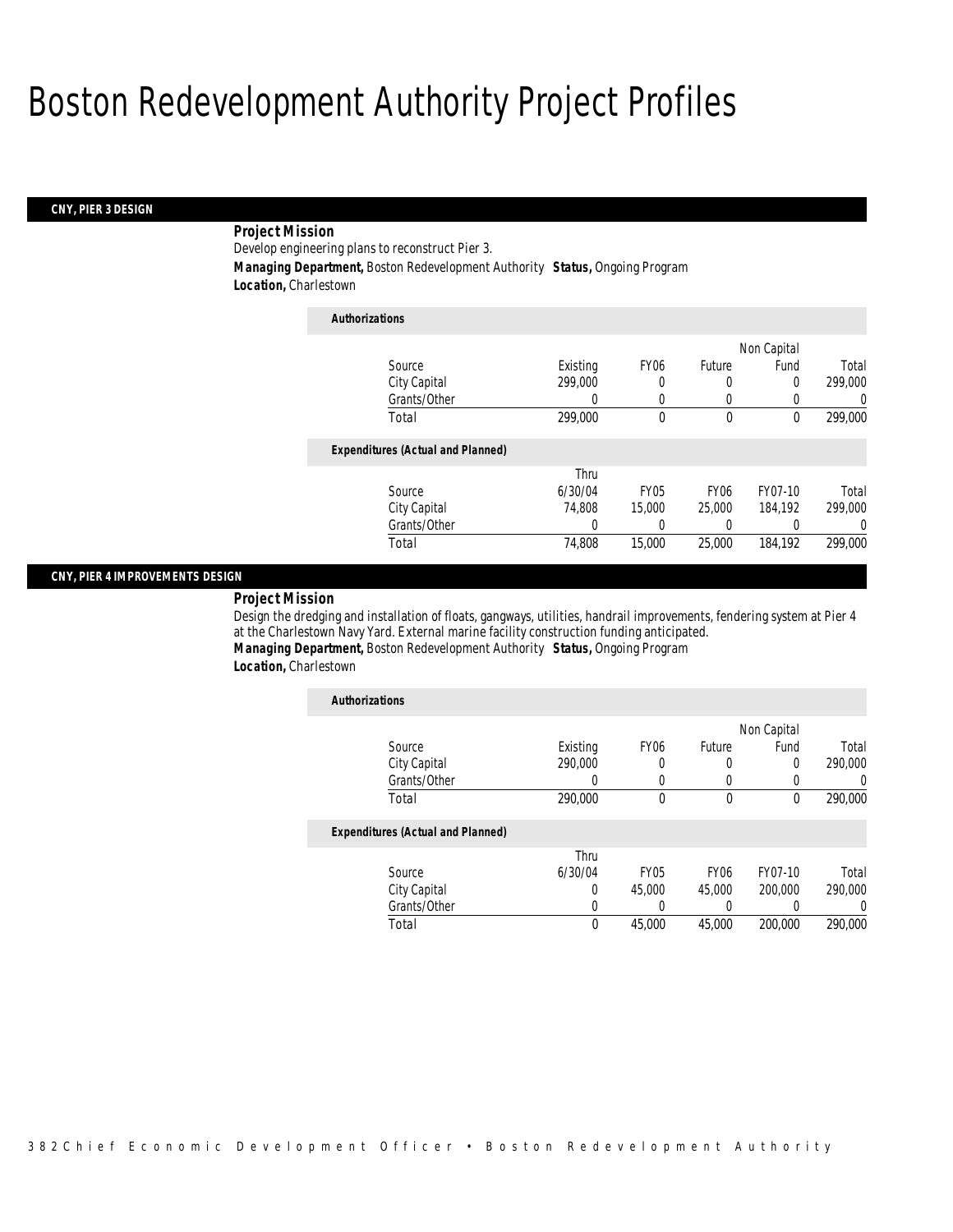#### *CNY, PIER 5 STUDY*

#### *Project Mission*

A structural investigation and re-use study of Pier 5 in the Charlestown Navy Yard. *Managing Department,* Boston Redevelopment Authority *Status,* To Be Scheduled *Location,* Charlestown

| <b>Authorizations</b>                    |          |             |                  |             |        |
|------------------------------------------|----------|-------------|------------------|-------------|--------|
|                                          |          |             |                  | Non Capital |        |
| Source                                   | Existing | <b>FY06</b> | Future           | Fund        | Total  |
| City Capital                             | 90,000   | 0           | 0                |             | 90,000 |
| Grants/Other                             | 0        |             | 0                |             | 0      |
| Total                                    | 90,000   | 0           | $\mathbf 0$      | $\mathbf 0$ | 90,000 |
| <b>Expenditures (Actual and Planned)</b> |          |             |                  |             |        |
|                                          | Thru     |             |                  |             |        |
| Source                                   | 6/30/04  | <b>FY05</b> | FY <sub>06</sub> | FY07-10     | Total  |
| City Capital                             | 0        | 0           | 0                | 90.000      | 90,000 |
| Grants/Other                             | 0        |             | 0                |             | 0      |
| Total                                    | 0        | 0           | $\mathbf 0$      | 90,000      | 90,000 |
|                                          |          |             |                  |             |        |

#### *CNY, SEWER AND DRAIN REPAIRS*

*Project Mission* 

Complete rehabilitation of sewer and drain system. BWSC has implemented the repairs. *Managing Department,* Boston Redevelopment Authority *Status,* Ongoing Program *Location,* Charlestown

| <b>Authorizations</b>                    |          |                  |             |             |           |
|------------------------------------------|----------|------------------|-------------|-------------|-----------|
|                                          |          |                  |             | Non Capital |           |
| Source                                   | Existing | FY <sub>06</sub> | Future      | Fund        | Total     |
| City Capital                             | 900,000  | 0                | 0           | 0           | 900,000   |
| Grants/Other                             |          |                  | 0           | 280,000     | 280,000   |
| Total                                    | 900,000  | 0                | 0           | 280,000     | 1,180,000 |
| <b>Expenditures (Actual and Planned)</b> |          |                  |             |             |           |
|                                          | Thru     |                  |             |             |           |
| Source                                   | 6/30/04  | <b>FY05</b>      | <b>FY06</b> | FY07-10     | Total     |
| City Capital                             | 589.056  | 147.264          | 147.264     | 16.416      | 900.000   |
| Grants/Other                             | 0        |                  |             | 0           | 0         |
| Total                                    | 589.056  | 147.264          | 147.264     | 16.416      | 900.000   |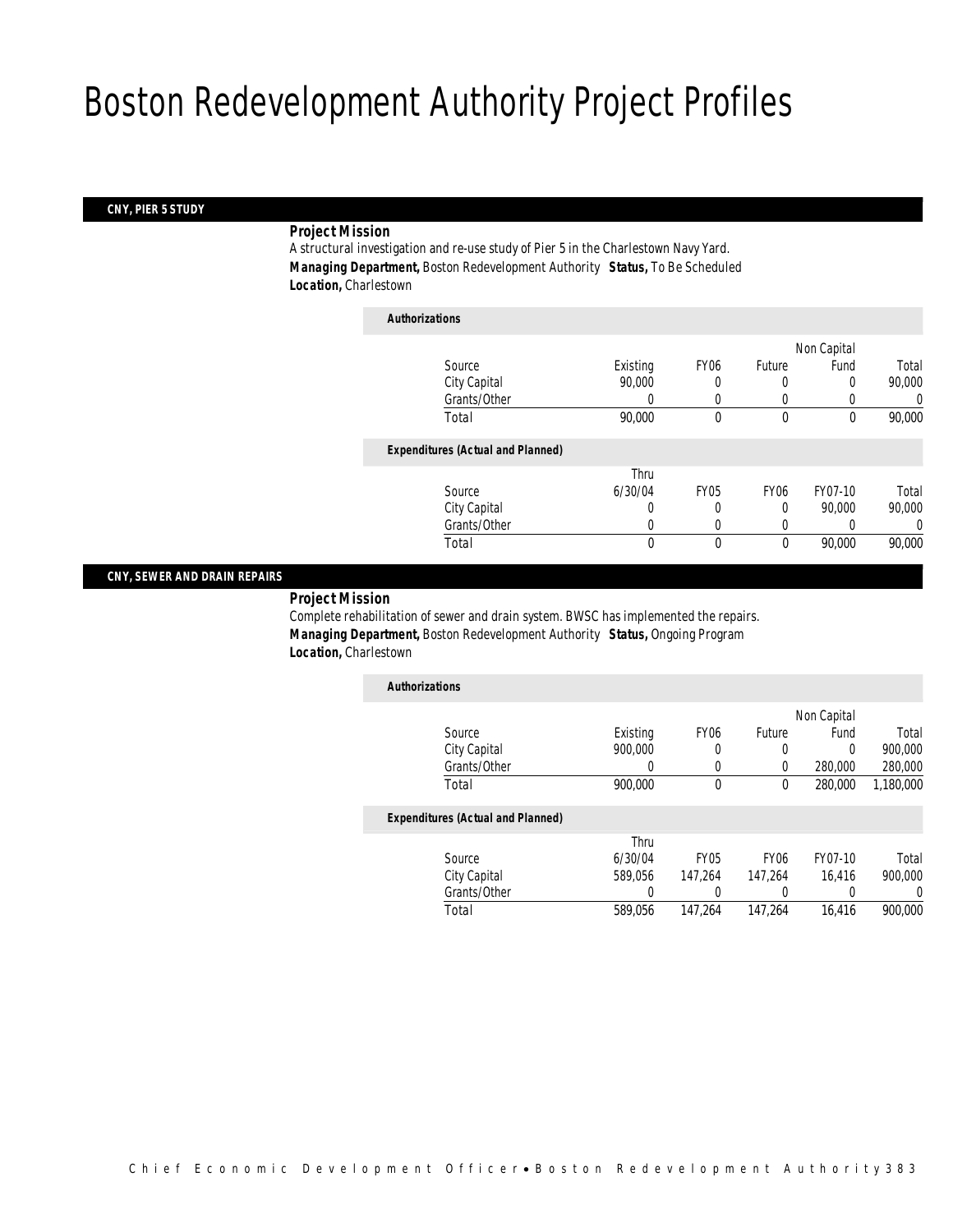#### *LONG WHARF/T WHARF IMPROVEMENTS*

#### *Project Mission*

Construction of public harborwalk from existing Long Wharf Park to Christopher Columbus Park. *Managing Department,* Boston Redevelopment Authority *Status,* To Be Scheduled *Location,* North End

| <b>Authorizations</b>                    |           |             |                  |             |           |
|------------------------------------------|-----------|-------------|------------------|-------------|-----------|
|                                          |           |             |                  | Non Capital |           |
| Source                                   | Existing  | <b>FY06</b> | Future           | Fund        | Total     |
| City Capital                             | 1,338,000 | 0           | 0                | 0           | 1,338,000 |
| Grants/Other                             | 0         | 0           | 0                | 125,000     | 125,000   |
| Total                                    | 1,338,000 | 0           | 0                | 125,000     | 1.463.000 |
| <b>Expenditures (Actual and Planned)</b> |           |             |                  |             |           |
|                                          | Thru      |             |                  |             |           |
| Source                                   | 6/30/04   | <b>FY05</b> | FY <sub>06</sub> | FY07-10     | Total     |
| City Capital                             | 0         | 0           | 0                | 1,338,000   | 1,338,000 |
| Grants/Other                             | 0         | 0           | 0                |             | 0         |
| Total                                    | 0         | 0           | 0                | 1,338,000   | 1.338.000 |

#### *MATTAPAN ECONOMIC DEVELOPMENT STUDY*

*Project Mission* 

Complete an economic development study of Mattapan neighborhood. *Managing Department,* Boston Redevelopment Authority *Status,* In Design *Location,* Mattapan

| <b>Authorizations</b> |          |                  |        |             |         |
|-----------------------|----------|------------------|--------|-------------|---------|
|                       |          |                  |        | Non Capital |         |
| Source                | Existing | FY <sub>06</sub> | Future | Fund        | Total   |
| City Capital          | 250,000  |                  |        |             | 250,000 |
| Grants/Other          |          |                  |        |             |         |
| Total                 | 250,000  |                  |        |             | 250,000 |

#### *Expenditures (Actual and Planned)*

|              | Thru    |        |                  |         |         |
|--------------|---------|--------|------------------|---------|---------|
| Source       | 6/30/04 | FY05   | FY <sub>06</sub> | FY07-10 | Total   |
| City Capital |         | 70.000 | 180,000          |         | 250,000 |
| Grants/Other |         |        |                  |         |         |
| Гоtal        |         | 70,000 | 180,000          |         | 250,000 |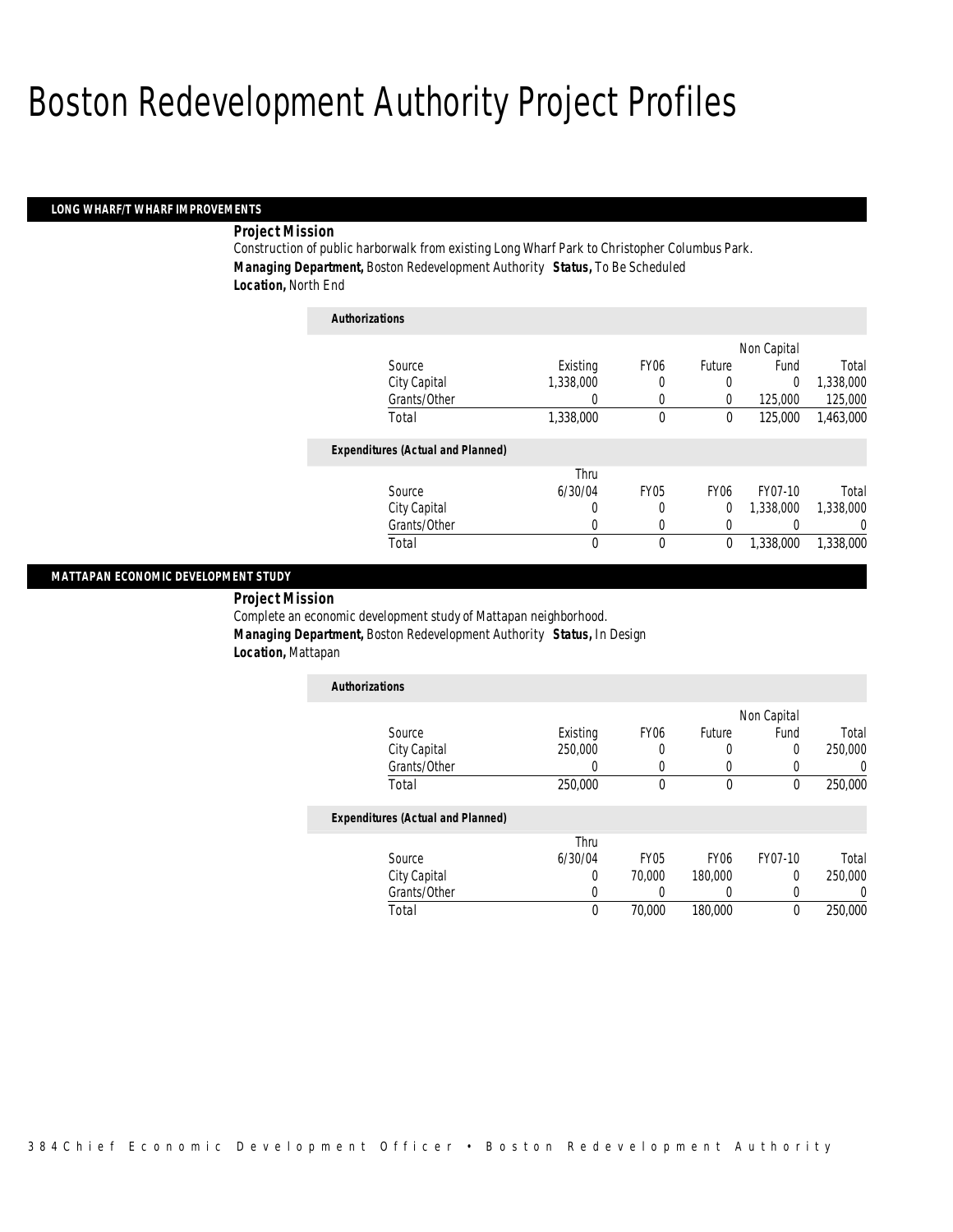#### *SOUTH BAY MASTER PLAN*

#### *Project Mission*

Develop a master plan for the South Bay/New Market area that will include land use planning, infrastructure, economic and urban design analysis.

*Managing Department,* Boston Redevelopment Authority *Status,* To Be Scheduled *Location,* Dorchester

#### *Authorizations*

|                                          |          |                  |                  | Non Capital |         |
|------------------------------------------|----------|------------------|------------------|-------------|---------|
| Source                                   | Existing | FY <sub>06</sub> | Future           | Fund        | Total   |
| City Capital                             | 235,000  |                  | 0                | 0           | 235,000 |
| Grants/Other                             |          |                  |                  |             | 0       |
| Total                                    | 235,000  | 0                | $\mathbf 0$      | $\mathbf 0$ | 235,000 |
| <b>Expenditures (Actual and Planned)</b> |          |                  |                  |             |         |
|                                          | Thru     |                  |                  |             |         |
| Source                                   | 6/30/04  | <b>FY05</b>      | FY <sub>06</sub> | FY07-10     | Total   |
| City Capital                             | 0        | 0                | $\Omega$         | 235,000     | 235,000 |
| Grants/Other                             | 0        |                  | 0                |             | 0       |
| Total                                    | 0        | 0                | $\theta$         | 235,000     | 235,000 |
|                                          |          |                  |                  |             |         |

#### *SOUTH JETTY STRUCTURAL IMPROVEMENTS*

*Project Mission* 

Design and engineering services relative to the rehabilitation of the South and East Jetties at the BMIP. External construction funding anticipated.

*Managing Department,* Boston Redevelopment Authority *Status,* To Be Scheduled *Location,* South Boston

| <b>Authorizations</b>                    |           |                  |                  |             |                  |
|------------------------------------------|-----------|------------------|------------------|-------------|------------------|
|                                          |           |                  |                  | Non Capital |                  |
| Source                                   | Existing  | FY <sub>06</sub> | Future           | Fund        | Total            |
| City Capital                             | 3,617,700 | 0                | 0                | 0           | 3,617,700        |
| Grants/Other                             | 0         | 0                |                  | 0           | 0                |
| Total                                    | 3,617,700 | $\theta$         | $\theta$         | 0           | 3,617,700        |
| <b>Expenditures (Actual and Planned)</b> |           |                  |                  |             |                  |
|                                          | Thru      |                  |                  |             |                  |
| Source                                   | 6/30/04   | <b>FY05</b>      | FY <sub>06</sub> | FY07-10     | Total            |
| City Capital                             | 240.624   | $\Omega$         | $\Omega$         | 3,377,076   | 3,617,700        |
| Grants/Other                             |           | 0                | 0                |             | $\left( \right)$ |
| Total                                    | 240.624   | 0                | 0                | 3,377,076   | 3,617,700        |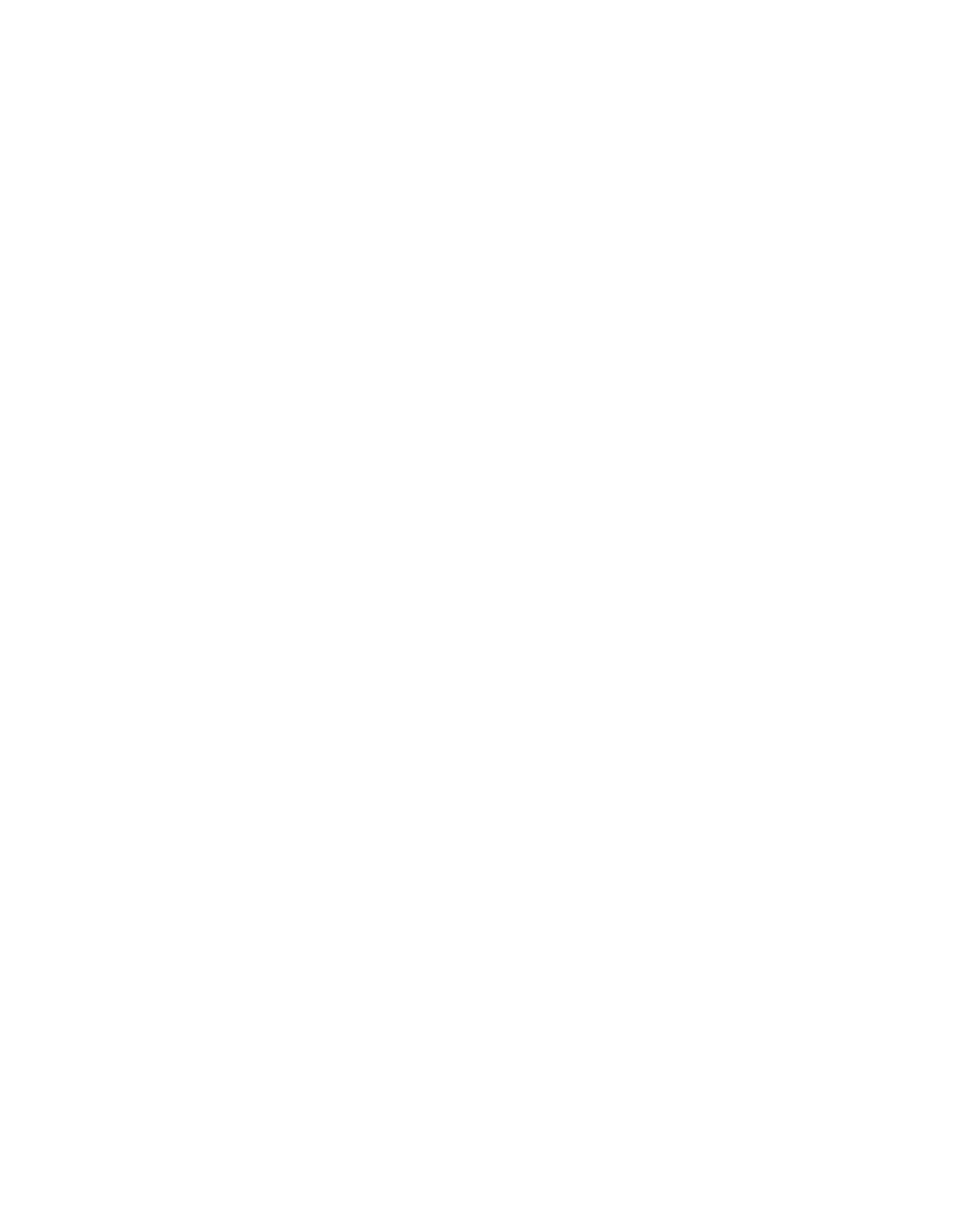# Boston Residents Jobs Policy Operating Budget

#### *Brooke Woodson, Director Appropriation: 157*

### *Department Mission*

The mission of the Office of Boston Residents Jobs Policy (BJRP) is to increase construction employment opportunities for Boston's residents, minorities and women. The Boston Residents Jobs Ordinance mandates that in construction-related projects funded by or approved by the City, Boston residents should participate in 50% of the work hours, minorities in 25%, and women in 10% on a trade-by-trade basis.

#### *FY06 Performance Objectives*

- To monitor compliance with federal prevailing wage laws.
- To report to the Boston Employment Commission (BEC).
- To monitor construction contracts, both public and Developmental Impact Projects (DIPs) for compliance with the Boston Residents Jobs Ordinance.
- To conduct Quarterly Reviews of all covered projects reviewing statistical performance and Best Efforts to increase BRJP participation.

| <b>Operating Budget</b>            | Program Name              | Total Actual '03 | Total Actual '04 | Total Approp '05 | <b>Total Budget '06</b> |
|------------------------------------|---------------------------|------------------|------------------|------------------|-------------------------|
|                                    | <b>BEC/Residents Jobs</b> | 448,500          | 426,252          | 451,317          | 467,830                 |
|                                    | <b>Total</b>              | 448,500          | 426,252          | 451,317          | 467,830                 |
|                                    |                           |                  |                  |                  |                         |
| <b>Selected Service Indicators</b> |                           | Actual '03       | Actual '04       | Approp '05       | Budget '06              |
|                                    | Personnel Services        | 446.851          | 417.426          | 444.391          | 460,904                 |
|                                    | Non Personnel             | 1.649            | 8.826            | 6.926            | 6,926                   |
|                                    | <b>Total</b>              | 448,500          | 426,252          | 451,317          | 467,830                 |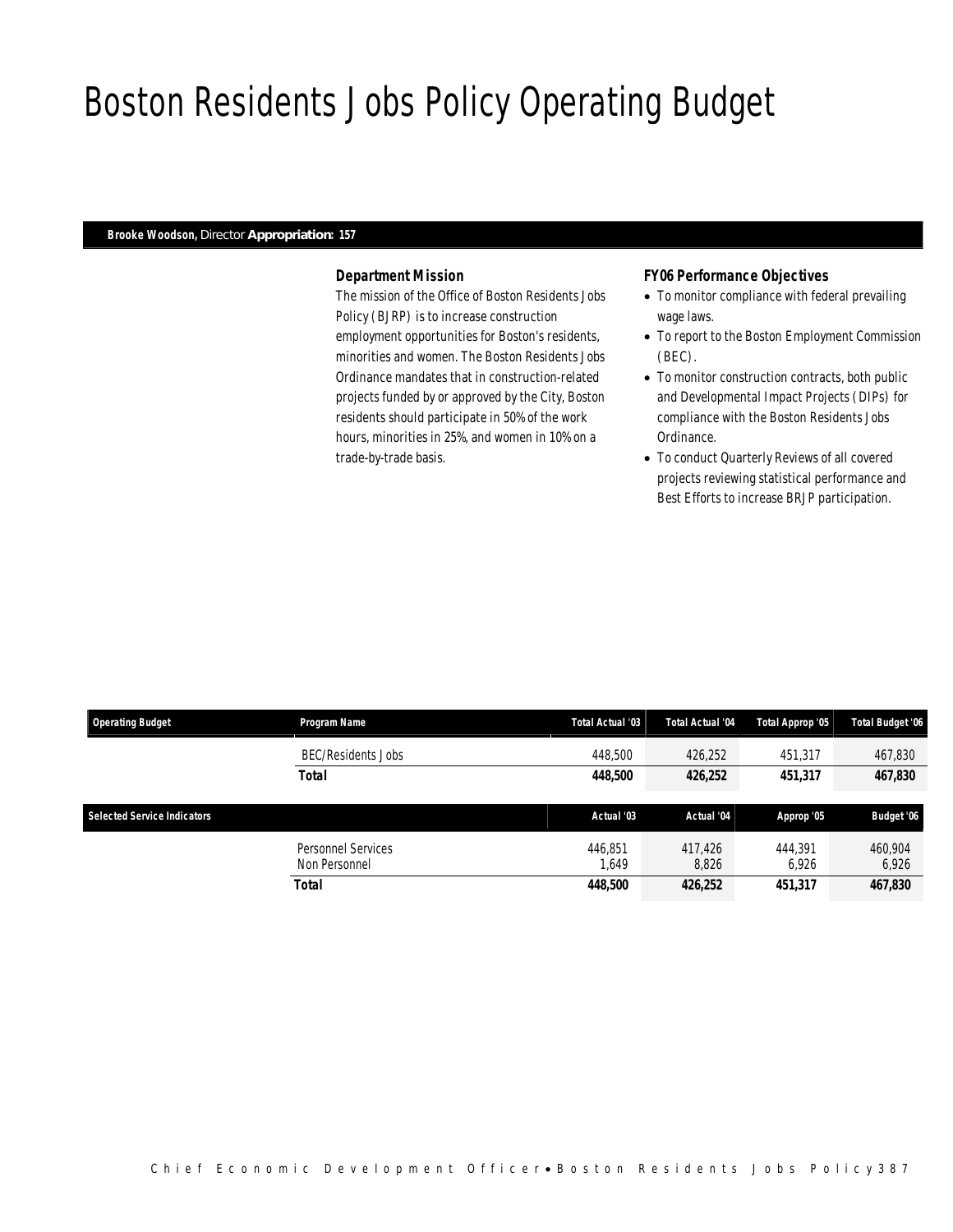## Boston Residents Jobs Policy Operating Budget



#### *Description of Services*

The Office of Boston Residents Jobs Policy (BRJP) monitors public and Development Impact Projects for BRJP participation, conducts preconstruction conferences, site visits, and quarterly reviews, reviews projects before the Boston Employment Commission (BEC), and advises the BEC staff of compliance issues for Director's meetings, subcommittee meetings and close out analyses. The Office monitors federally-assisted projects for compliance with federal labor standards and prevailing wages. The Office also targets low performing contractors and conducts corrective action meetings, prepares briefings, and tracks subsequent performance for improvements. The Jobs Bank assists Boston residents, minorities and women who are seeking construction employment and contractors who are seeking to employ Boston residents, minorities and women on monitored projects.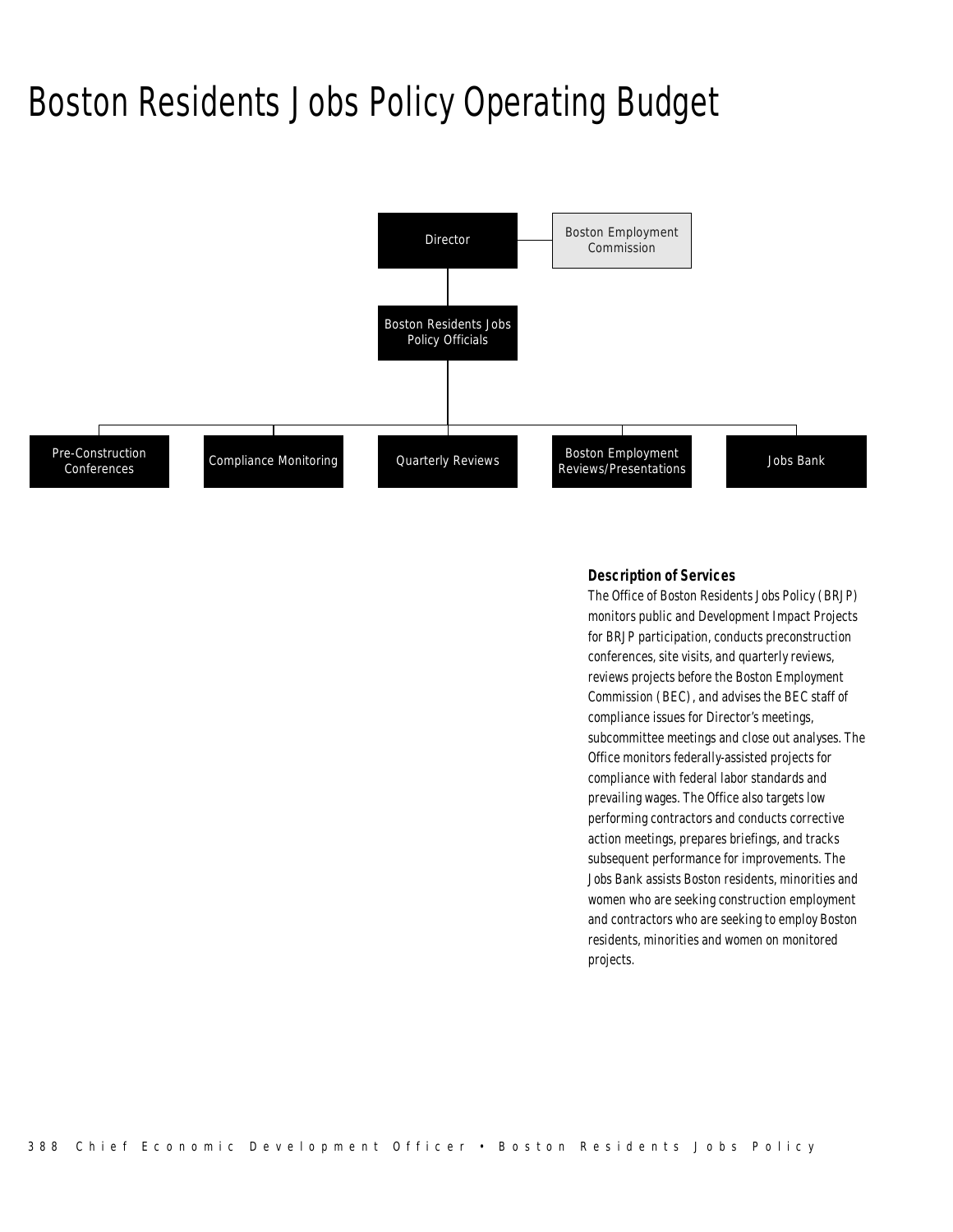# Department History

| <b>Personnel Services</b>       |                                                                                                                                                                                                                                                                                                          | FY03 Expenditure                                                                                                                      | FY04 Expenditure                                                                                                                   | FY05 Appropriation                                                                                                                                   | FY06 Adopted                                                                                                                          | Inc/Dec 05 vs 06                                                                                                                        |
|---------------------------------|----------------------------------------------------------------------------------------------------------------------------------------------------------------------------------------------------------------------------------------------------------------------------------------------------------|---------------------------------------------------------------------------------------------------------------------------------------|------------------------------------------------------------------------------------------------------------------------------------|------------------------------------------------------------------------------------------------------------------------------------------------------|---------------------------------------------------------------------------------------------------------------------------------------|-----------------------------------------------------------------------------------------------------------------------------------------|
|                                 | 51000 Permanent Employees<br>51100 Emergency Employees<br>51200 Overtime<br>51600 Unemployment Compensation<br>51700 Workers' Compensation<br><b>Total Personnel Services</b>                                                                                                                            | 446,851<br>$\mathbf 0$<br>$\overline{0}$<br>$\mathbf 0$<br>$\mathbf{0}$<br>446,851                                                    | 417,426<br>$\mathbf{0}$<br>$\mathbf{0}$<br>0<br>$\mathbf 0$<br>417,426                                                             | 444,391<br>0<br>$\overline{0}$<br>$\mathbf{0}$<br>0<br>444,391                                                                                       | 460,904<br>$\mathbf 0$<br>$\Omega$<br>$\mathbf{0}$<br>$\theta$<br>460,904                                                             | 16,513<br>0<br>$\overline{0}$<br>$\mathbf{0}$<br>$\overline{0}$<br>16,513                                                               |
| <b>Contractual Services</b>     |                                                                                                                                                                                                                                                                                                          | FY03 Expenditure                                                                                                                      | FY04 Expenditure                                                                                                                   | FY05 Appropriation                                                                                                                                   | FY06 Adopted                                                                                                                          | Inc/Dec 05 vs 06                                                                                                                        |
|                                 | 52100 Communications<br>52200 Utilities<br>52300 Water & Sewer<br>52400 Snow Removal<br>52500 Garbage/Waste Removal<br>52600 Repairs Buildings & Structures<br>52700 Repairs & Service of Equipment<br>52800 Transportation of Persons<br>52900 Contracted Services<br><b>Total Contractual Services</b> | $\boldsymbol{0}$<br>$\mathbf 0$<br>$\mathbf{0}$<br>$\mathbf 0$<br>$\mathbf{0}$<br>$\Omega$<br>$\mathbf 0$<br>$\mathbf{0}$<br>30<br>30 | $\boldsymbol{0}$<br>$\mathbf 0$<br>$\mathbf{0}$<br>0<br>$\mathbf{0}$<br>$\mathbf{0}$<br>$\mathbf{0}$<br>$\mathbf{0}$<br>360<br>360 | $\boldsymbol{0}$<br>$\boldsymbol{0}$<br>$\mathbf{0}$<br>$\mathbf{0}$<br>$\mathbf{0}$<br>$\Omega$<br>$\mathbf{0}$<br>$\overline{0}$<br>4,788<br>4,788 | $\mathbf 0$<br>$\mathbf{0}$<br>$\Omega$<br>$\mathbf{0}$<br>$\mathbf{0}$<br>$\Omega$<br>$\mathbf{0}$<br>$\mathbf{0}$<br>4,788<br>4,788 | 0<br>$\boldsymbol{0}$<br>$\mathbf 0$<br>$\mathbf 0$<br>$\boldsymbol{0}$<br>$\theta$<br>$\boldsymbol{0}$<br>$\mathbf 0$<br>$\theta$<br>0 |
| <b>Supplies &amp; Materials</b> |                                                                                                                                                                                                                                                                                                          | FY03 Expenditure                                                                                                                      | FY04 Expenditure                                                                                                                   | FY05 Appropriation                                                                                                                                   | FY06 Adopted                                                                                                                          | Inc/Dec 05 vs 06                                                                                                                        |
|                                 | 53000 Auto Energy Supplies<br>53200 Food Supplies<br>53400 Custodial Supplies<br>53500 Med, Dental, & Hosp Supply<br>53600 Office Supplies and Materials<br>53700 Clothing Allowance<br>53800 Educational Supplies & Mat<br>53900 Misc Supplies & Materials<br>Total Supplies & Materials                | $\mathbf 0$<br>$\overline{0}$<br>$\mathbf{0}$<br>$\mathbf 0$<br>1,399<br>$\mathbf{0}$<br>$\mathbf 0$<br>$\overline{0}$<br>1,399       | $\mathbf 0$<br>$\mathbf 0$<br>0<br>$\mathbf{0}$<br>644<br>0<br>$\mathbf 0$<br>$\mathbf 0$<br>644                                   | $\mathbf 0$<br>$\mathbf{0}$<br>$\mathbf{0}$<br>$\overline{0}$<br>1,888<br>$\mathbf{0}$<br>$\mathbf{0}$<br>$\overline{0}$<br>1,888                    | $\mathbf 0$<br>$\mathbf{0}$<br>$\mathbf{0}$<br>$\mathbf 0$<br>1,888<br>$\Omega$<br>$\mathbf{0}$<br>$\theta$<br>1,888                  | 0<br>$\mathbf 0$<br>$\boldsymbol{0}$<br>$\boldsymbol{0}$<br>$\theta$<br>$\overline{0}$<br>$\mathbf 0$<br>$\mathbf 0$<br>$\mathbf{0}$    |
| <b>Current Chgs &amp; Oblig</b> |                                                                                                                                                                                                                                                                                                          | FY03 Expenditure                                                                                                                      | FY04 Expenditure                                                                                                                   | FY05 Appropriation                                                                                                                                   | FY06 Adopted                                                                                                                          | Inc/Dec 05 vs 06                                                                                                                        |
|                                 | 54300 Workers' Comp Medical<br>54400 Legal Liabilities<br>54500 Aid To Veterans<br>54600 Current Charges H&I<br>54700 Indemnification<br>54900 Other Current Charges<br>Total Current Chgs & Oblig                                                                                                       | $\boldsymbol{0}$<br>$\overline{0}$<br>$\mathbf{0}$<br>$\mathbf 0$<br>$\overline{0}$<br>220<br>220                                     | $\mathbf 0$<br>$\mathbf{0}$<br>0<br>$\mathbf 0$<br>$\mathbf{0}$<br>220<br>220                                                      | $\mathbf 0$<br>$\mathbf{0}$<br>$\overline{0}$<br>$\mathbf 0$<br>$\overline{0}$<br>250<br>250                                                         | $\mathbf 0$<br>$\mathbf{0}$<br>$\mathbf 0$<br>$\overline{0}$<br>$\theta$<br>250<br>250                                                | $\mathbf 0$<br>$\boldsymbol{0}$<br>$\mathbf 0$<br>$\boldsymbol{0}$<br>$\mathbf{0}$<br>$\mathbf 0$<br>$\mathbf{0}$                       |
| Equipment                       |                                                                                                                                                                                                                                                                                                          | FY03 Expenditure                                                                                                                      | FY04 Expenditure                                                                                                                   | FY05 Appropriation                                                                                                                                   | FY06 Adopted                                                                                                                          | Inc/Dec 05 vs 06                                                                                                                        |
|                                 | 55000 Automotive Equipment<br>55400 Lease/Purchase<br>55600 Office Furniture & Equipment<br>55900 Misc Equipment<br><b>Total Equipment</b>                                                                                                                                                               | $\mathbf{0}$<br>$\boldsymbol{0}$<br>$\overline{0}$<br>0<br>0                                                                          | $\mathbf{0}$<br>$\boldsymbol{0}$<br>$\mathbf{0}$<br>7,603<br>7,603                                                                 | $\overline{0}$<br>$\boldsymbol{0}$<br>$\overline{0}$<br>$\mathbf 0$<br>0                                                                             | $\mathbf{0}$<br>$\mathbf 0$<br>$\mathbf 0$<br>0<br>0                                                                                  | $\mathbf{0}$<br>$\theta$<br>$\mathbf 0$<br>0<br>$\bf{0}$                                                                                |
| <b>Other</b>                    |                                                                                                                                                                                                                                                                                                          | FY03 Expenditure                                                                                                                      | FY04 Expenditure                                                                                                                   | FY05 Appropriation                                                                                                                                   | FY06 Adopted                                                                                                                          | Inc/Dec 05 vs 06                                                                                                                        |
|                                 | 56200 Special Appropriation<br>57200 Structures & Improvements<br>58000 Land & Non-Structure<br><b>Total Other</b>                                                                                                                                                                                       | $\boldsymbol{0}$<br>$\mathbf 0$<br>$\overline{0}$<br>$\mathbf{0}$                                                                     | $\boldsymbol{0}$<br>0<br>$\mathbf{0}$<br>0                                                                                         | $\boldsymbol{0}$<br>$\theta$<br>$\overline{0}$<br>0                                                                                                  | 0<br>$\mathbf 0$<br>$\mathbf 0$<br>0                                                                                                  | 0<br>$\mathbf 0$<br>0<br>0                                                                                                              |
|                                 | <b>Grand Total</b>                                                                                                                                                                                                                                                                                       | 448,500                                                                                                                               | 426,253                                                                                                                            | 451,317                                                                                                                                              | 467,830                                                                                                                               | 16,513                                                                                                                                  |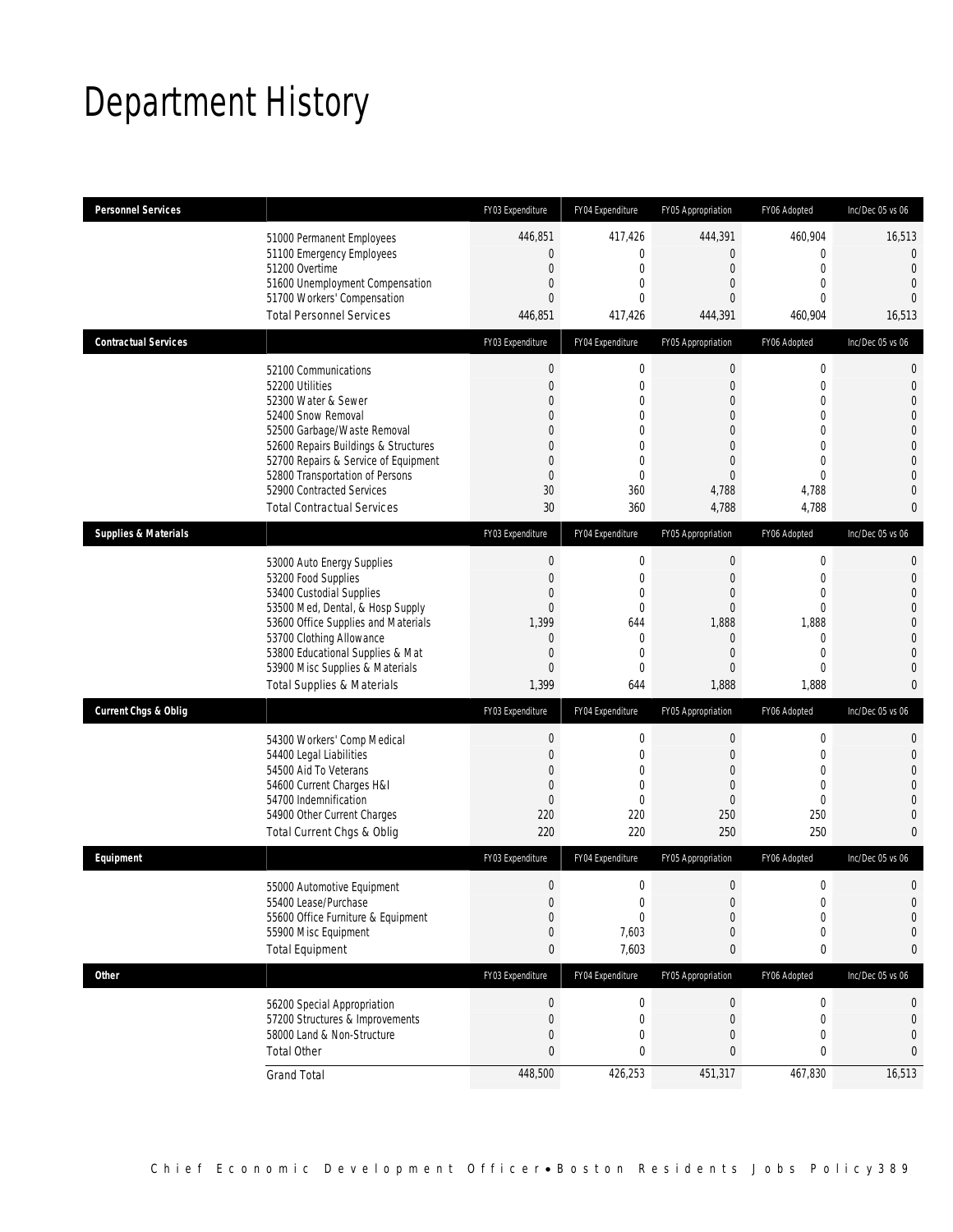# Department Personnel

| Title |                      | Union<br>Code   | Grade | Position       | FY06 Salary | Title                     | Union<br>Code   | Grade | Position | FY06 Salary |
|-------|----------------------|-----------------|-------|----------------|-------------|---------------------------|-----------------|-------|----------|-------------|
|       |                      |                 |       |                |             |                           |                 |       |          |             |
|       | Sr Research Analyst  | SU <sub>4</sub> | 18    | $\overline{2}$ | 125,154     | Admin Assistant           | SU4             | 15    |          | 44,532      |
|       | Principal Accountant | SU4             | 16    | $\overline{2}$ | 104,902     | Principal Clerk           | SU4             | 9     |          | 29,990      |
|       |                      |                 |       |                |             | Prin Admin Assistant      | SE <sub>1</sub> | 8     | 2        | 155,326     |
|       |                      |                 |       |                |             | <b>Total</b>              |                 |       | 8        | 459,904     |
|       |                      |                 |       |                |             | <b>Adjustments</b>        |                 |       |          |             |
|       |                      |                 |       |                |             | Differential Payments     |                 |       |          | $\mathbf 0$ |
|       |                      |                 |       |                |             | Other                     |                 |       |          | 1,000       |
|       |                      |                 |       |                |             | Chargebacks               |                 |       |          | $\mathbf 0$ |
|       |                      |                 |       |                |             | Salary Savings            |                 |       |          | $\mathbf 0$ |
|       |                      |                 |       |                |             | <b>FY06 Total Request</b> |                 |       |          | 460,904     |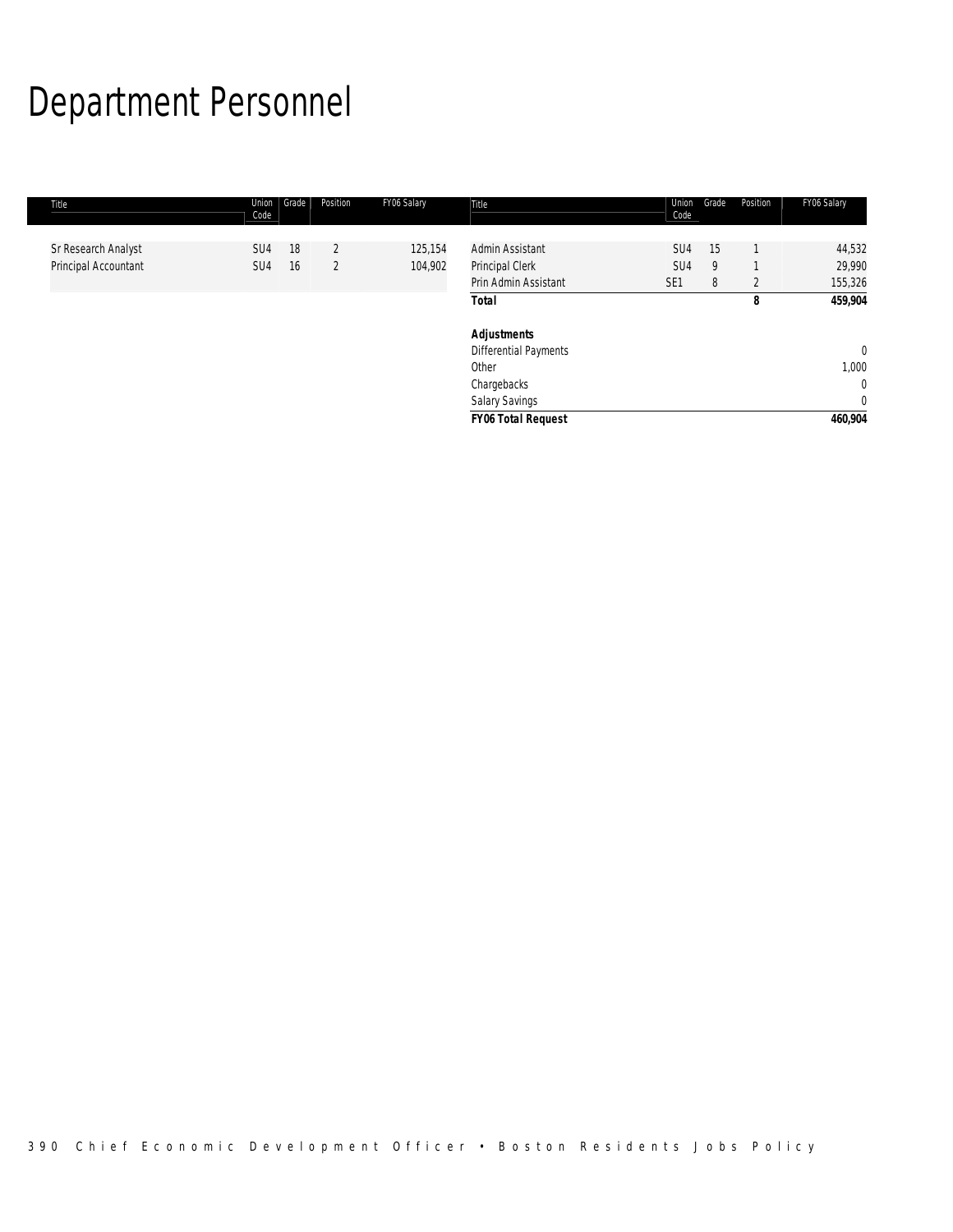## Program 1. BEC/Residents Jobs

#### *Ola Fields, Manager Organization: 157100*

#### *Program Description*

The mission of the Boston Employment Commission (BEC)/Residents Jobs Program is to increase construction employment opportunities for Boston's residents, minorities, and women. The Boston Residents Jobs Ordinance mandates that in construction-related projects funded by or approved by the City, residents should participate in 50% of work hours, minorities 25%, and women 10% on a trade-by-trade basis.

- To monitor construction contracts, both public and Developmental Impact Projects (DIPs) for compliance with the Boston Residents Jobs Ordinance.
- To conduct Quarterly Reviews of all covered projects reviewing statistical performance and Best Efforts to increase BRJP participation.
- To monitor compliance with federal prevailing wage laws.
- To report to the Boston Employment Commission (BEC).

| <b>Program Outcomes</b>            |                                                                                                                                                                                                                                  | Actual '03                                                     | Actual '04                                                   | Projected '05                                                | <b>PLOS '06</b>                                                                         |
|------------------------------------|----------------------------------------------------------------------------------------------------------------------------------------------------------------------------------------------------------------------------------|----------------------------------------------------------------|--------------------------------------------------------------|--------------------------------------------------------------|-----------------------------------------------------------------------------------------|
|                                    | Covered projects<br>Project reviews to BEC and presentations to<br>introduce contractors/developers to BEC and                                                                                                                   | 141<br>48                                                      | 81<br>52                                                     | <b>TBR</b><br>48                                             | <b>TBR</b><br><b>TBR</b>                                                                |
|                                    | underscore BRJP requirements<br>% of work hours performed by Boston residents<br>% of work hours performed by minorities<br>% of work hours performed by women<br>Quarterly Reviews conducted                                    | 32%<br>30%<br>3%<br>47                                         | 29%<br>31%<br>2%<br>31                                       | 26%<br>31%<br>3%<br>35                                       | 50%<br>25%<br>10%<br><b>TBR</b>                                                         |
| <b>Selected Service Indicators</b> |                                                                                                                                                                                                                                  | Actual '03                                                     | Actual '04                                                   | Approp '05                                                   | Budget '06                                                                              |
|                                    | Ouota<br><b>Personnel Services</b><br>Non Personnel                                                                                                                                                                              | 10<br>446,851<br>1,649                                         | 8<br>417,426<br>8,826                                        | 8<br>444,391<br>6,926                                        | 8<br>460,904<br>6,926                                                                   |
|                                    | Total                                                                                                                                                                                                                            | 448,500                                                        | 426,252                                                      | 451,317                                                      | 467,830                                                                                 |
|                                    | Corrective action meetings held<br>Preconstruction conferences<br>Site visits conducted<br>Work hours performed by Boston residents<br>Total hours worked<br>Work hours performed by minorities<br>Work hours performed by women | 304<br>366<br>734<br>329,751<br>1,040,281<br>313,630<br>33,002 | 203<br>256<br>276<br>181,985<br>623,320<br>193,115<br>12,407 | 130<br>168<br>187<br>207,045<br>783,554<br>240,974<br>20,997 | 130<br><b>TBR</b><br><b>TBR</b><br><b>TBR</b><br><b>TBR</b><br><b>TBR</b><br><b>TBR</b> |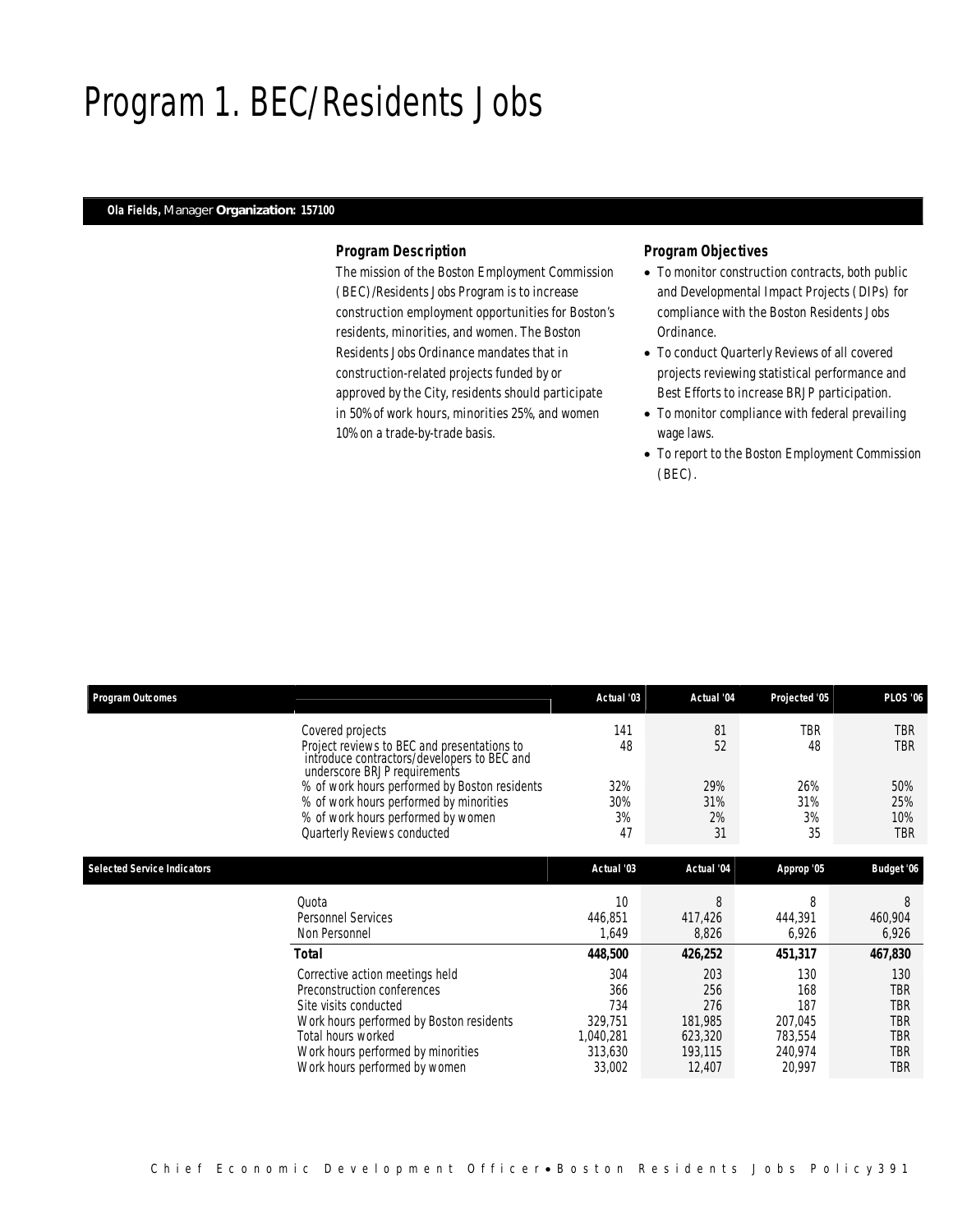392 Chief Economic Developm ent Officer • Boston Re sidents Jobs Policy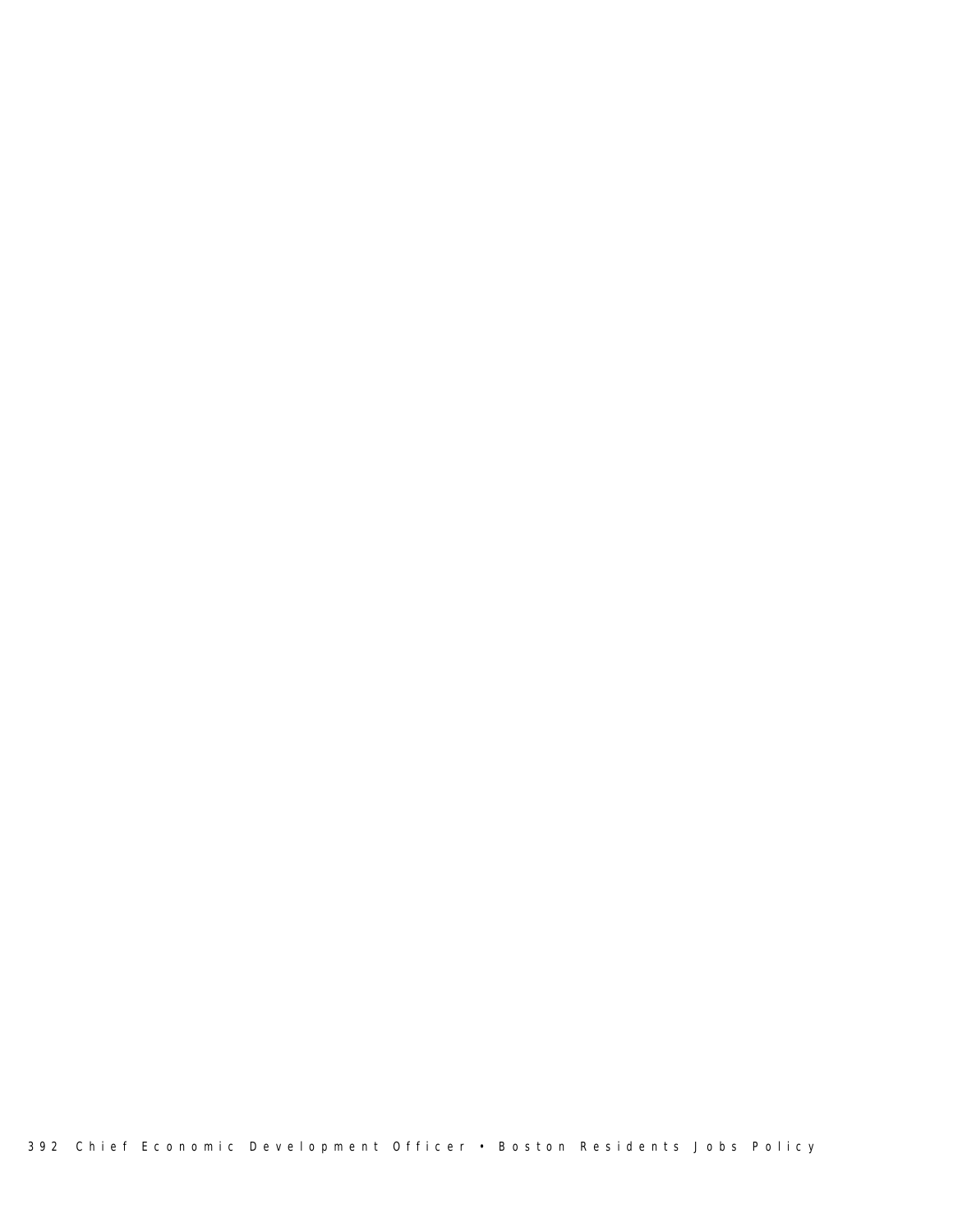# Small & Local Business Operating Budget

#### *Brooke Woodson, Director Appropriation: 156*

### *Department Mission*

The mission of the Small and Local Business Enterprise Office is to create economic opportunity by certifying the availability of and advocating for small Boston-based minority and women-owned business enterprises (S/LBEs) to City departments and advocating on behalf of S/LBEs to help them compete successfully for City contracts as well as in the Boston area's economy as a whole.

#### *FY06 Performance Objectives*

- To increase the proportion of small, local, minority and women owned businesses that receive City contracts.
- To ensure timely certification of S/LBE and M/WBE applications.
- To ensure participation of S/LBE firms receiving construction contracts.

| <b>Operating Budget</b>            | Program Name           | Total Actual '03 | Total Actual '04 | Total Approp '05 | <b>Total Budget '06</b> |
|------------------------------------|------------------------|------------------|------------------|------------------|-------------------------|
|                                    | Small & Local Business | 579.946          | 540.371          | 565.011          | 579,098                 |
|                                    | <b>Total</b>           | 579,946          | 540,371          | 565,011          | 579,098                 |
|                                    |                        |                  |                  |                  |                         |
| <b>Selected Service Indicators</b> |                        | Actual '03       | Actual '04       | Approp '05       | Budget '06              |
|                                    | Personnel Services     | 502.679          | 508,813          | 526.354          | 540,441                 |
|                                    | Non Personnel          | 77.268           | 31,558           | 38,657           | 38,657                  |
|                                    |                        |                  |                  |                  |                         |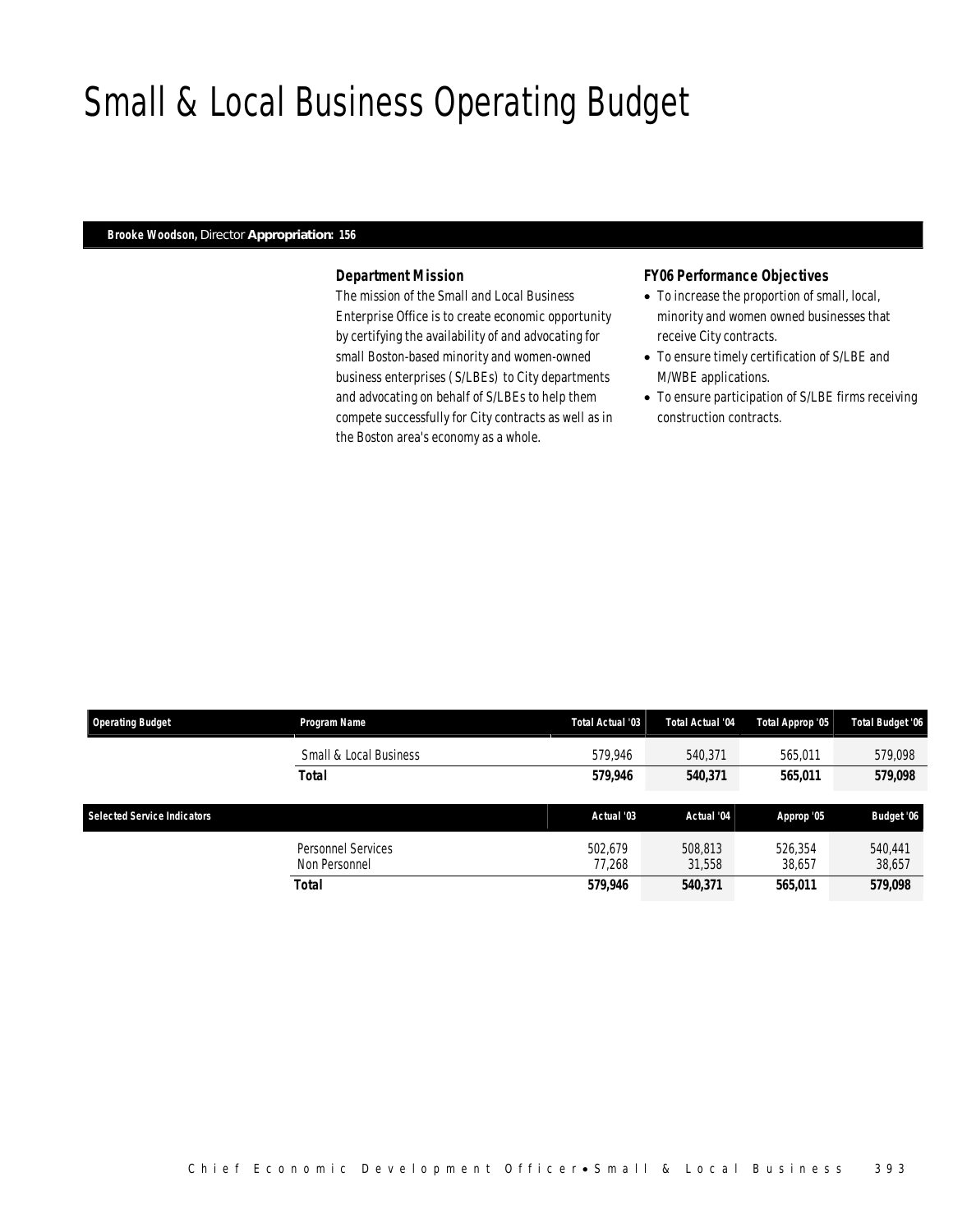# Small & Local Business Operating Budget



### *Authorizing Statutes*

• Establishment, 2003 Executive Order on Small and Local Business Enterprise Department.

### *Description of Services*

The Small and Local Business Enterprise Office assists City departments to reach contracting goals with small, Boston-based, minority and womenowned businesses. The Office provides outreach to small and local businesses and assistance to City departments. It also monitors the performance of City departments and produces quarterly and annual performance reports. The Office also initiates any necessary enforcement procedures to ensure achievement of the City's targets. The Office ensures S/LBE participation on all City of Boston construction projects.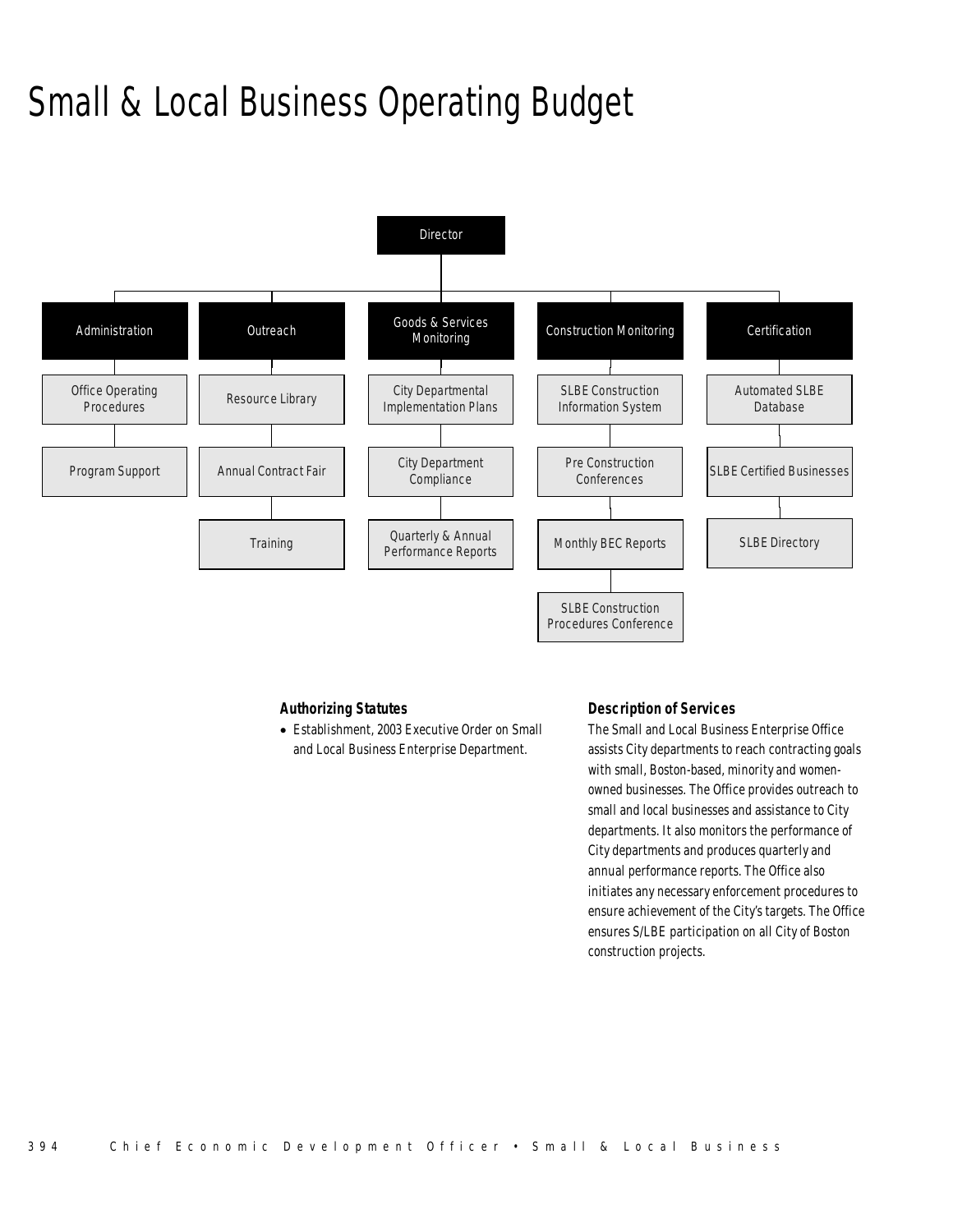# Department History

| <b>Personnel Services</b>       |                                                                                                                                                                                                                                                                                                          | FY03 Expenditure                                                                                                                       | FY04 Expenditure                                                                                                              | FY05 Appropriation                                                                                                                   | FY06 Adopted                                                                                                     | Inc/Dec 05 vs 06                                                                                                                                 |
|---------------------------------|----------------------------------------------------------------------------------------------------------------------------------------------------------------------------------------------------------------------------------------------------------------------------------------------------------|----------------------------------------------------------------------------------------------------------------------------------------|-------------------------------------------------------------------------------------------------------------------------------|--------------------------------------------------------------------------------------------------------------------------------------|------------------------------------------------------------------------------------------------------------------|--------------------------------------------------------------------------------------------------------------------------------------------------|
|                                 | 51000 Permanent Employees<br>51100 Emergency Employees<br>51200 Overtime<br>51600 Unemployment Compensation<br>51700 Workers' Compensation<br><b>Total Personnel Services</b>                                                                                                                            | 502,679<br>$\mathbf 0$<br>$\overline{0}$<br>$\mathbf 0$<br>$\overline{0}$<br>502,679                                                   | 508,813<br>0<br>$\mathbf{0}$<br>$\mathbf 0$<br>$\mathbf{0}$<br>508,813                                                        | 526,354<br>$\overline{0}$<br>$\overline{0}$<br>$\mathbf{0}$<br>$\theta$<br>526,354                                                   | 540,441<br>$\mathbf 0$<br>$\Omega$<br>$\Omega$<br>$\Omega$<br>540,441                                            | 14,087<br>$\mathbf 0$<br>$\overline{0}$<br>$\mathbf{0}$<br>$\theta$<br>14,087                                                                    |
| <b>Contractual Services</b>     |                                                                                                                                                                                                                                                                                                          | FY03 Expenditure                                                                                                                       | FY04 Expenditure                                                                                                              | FY05 Appropriation                                                                                                                   | FY06 Adopted                                                                                                     | Inc/Dec 05 vs 06                                                                                                                                 |
|                                 | 52100 Communications<br>52200 Utilities<br>52300 Water & Sewer<br>52400 Snow Removal<br>52500 Garbage/Waste Removal<br>52600 Repairs Buildings & Structures<br>52700 Repairs & Service of Equipment<br>52800 Transportation of Persons<br>52900 Contracted Services<br><b>Total Contractual Services</b> | 5,459<br>$\overline{0}$<br>$\overline{0}$<br>$\overline{0}$<br>$\overline{0}$<br>$\Omega$<br>1,007<br>$\mathbf{0}$<br>66,524<br>72,990 | 5,810<br>$\mathbf 0$<br>$\mathbf{0}$<br>$\mathbf{0}$<br>$\mathbf{0}$<br>$\Omega$<br>3,697<br>$\mathbf{0}$<br>11,971<br>21,478 | 7,160<br>$\mathbf{0}$<br>$\mathbf{0}$<br>$\overline{0}$<br>$\overline{0}$<br>$\Omega$<br>2,300<br>$\overline{0}$<br>22,997<br>32,457 | 7,160<br>$\Omega$<br>$\Omega$<br>$\Omega$<br>$\overline{0}$<br>$\Omega$<br>2,300<br>$\Omega$<br>22,997<br>32,457 | 0<br>$\mathbf 0$<br>$\boldsymbol{0}$<br>$\boldsymbol{0}$<br>$\boldsymbol{0}$<br>$\theta$<br>$\theta$<br>$\boldsymbol{0}$<br>$\theta$<br>$\bf{0}$ |
| <b>Supplies &amp; Materials</b> |                                                                                                                                                                                                                                                                                                          | FY03 Expenditure                                                                                                                       | FY04 Expenditure                                                                                                              | FY05 Appropriation                                                                                                                   | FY06 Adopted                                                                                                     | Inc/Dec 05 vs 06                                                                                                                                 |
|                                 | 53000 Auto Energy Supplies<br>53200 Food Supplies<br>53400 Custodial Supplies<br>53500 Med, Dental, & Hosp Supply<br>53600 Office Supplies and Materials<br>53700 Clothing Allowance<br>53800 Educational Supplies & Mat<br>53900 Misc Supplies & Materials<br><b>Total Supplies &amp; Materials</b>     | $\mathbf 0$<br>$\overline{0}$<br>$\mathbf{0}$<br>$\mathbf 0$<br>3,491<br>$\overline{0}$<br>$\mathbf{0}$<br>$\mathbf{0}$<br>3,491       | $\mathbf 0$<br>403<br>0<br>$\mathbf 0$<br>2,926<br>$\mathbf{0}$<br>$\mathbf{0}$<br>$\mathbf{0}$<br>3,329                      | $\mathbf{0}$<br>200<br>$\overline{0}$<br>$\mathbf 0$<br>5,000<br>$\mathbf{0}$<br>$\mathbf{0}$<br>0<br>5,200                          | $\mathbf{0}$<br>200<br>$\mathbf{0}$<br>$\mathbf{0}$<br>5,000<br>$\Omega$<br>$\Omega$<br>$\Omega$<br>5,200        | 0<br>$\boldsymbol{0}$<br>$\mathbf 0$<br>$\boldsymbol{0}$<br>$\mathbf{0}$<br>$\theta$<br>$\mathbf{0}$<br>$\mathbf 0$<br>$\mathbf{0}$              |
| <b>Current Chgs &amp; Oblig</b> |                                                                                                                                                                                                                                                                                                          | FY03 Expenditure                                                                                                                       | FY04 Expenditure                                                                                                              | FY05 Appropriation                                                                                                                   | FY06 Adopted                                                                                                     | Inc/Dec 05 vs 06                                                                                                                                 |
|                                 | 54300 Workers' Comp Medical<br>54400 Legal Liabilities<br>54500 Aid To Veterans<br>54600 Current Charges H&I<br>54700 Indemnification<br>54900 Other Current Charges<br>Total Current Chgs & Oblig                                                                                                       | $\boldsymbol{0}$<br>$\mathbf{0}$<br>$\mathbf{0}$<br>$\mathbf 0$<br>$\overline{0}$<br>786<br>786                                        | 0<br>$\mathbf{0}$<br>$\mathbf{0}$<br>$\mathbf{0}$<br>$\mathbf{0}$<br>838<br>838                                               | $\theta$<br>$\mathbf{0}$<br>$\overline{0}$<br>$\overline{0}$<br>$\mathbf{0}$<br>1,000<br>1,000                                       | $\mathbf 0$<br>$\mathbf{0}$<br>$\mathbf 0$<br>$\theta$<br>$\Omega$<br>1,000<br>1,000                             | 0<br>$\mathbf{0}$<br>$\theta$<br>$\mathbf 0$<br>$\theta$<br>$\mathbf 0$<br>$\bf{0}$                                                              |
| Equipment                       |                                                                                                                                                                                                                                                                                                          | FY03 Expenditure                                                                                                                       | FY04 Expenditure                                                                                                              | FY05 Appropriation                                                                                                                   | FY06 Adopted                                                                                                     | Inc/Dec 05 vs 06                                                                                                                                 |
|                                 | 55000 Automotive Equipment<br>55400 Lease/Purchase<br>55600 Office Furniture & Equipment<br>55900 Misc Equipment<br><b>Total Equipment</b>                                                                                                                                                               | $\mathbf 0$<br>$\boldsymbol{0}$<br>$\mathbf{0}$<br>$\mathbf{0}$<br>0                                                                   | $\boldsymbol{0}$<br>$\mathbf 0$<br>$\mathbf{0}$<br>5,913<br>5,913                                                             | $\overline{0}$<br>$\boldsymbol{0}$<br>$\overline{0}$<br>$\mathbf 0$<br>0                                                             | $\boldsymbol{0}$<br>$\mathbf 0$<br>$\mathbf 0$<br>0<br>0                                                         | 0<br>0<br>0<br>0<br>0                                                                                                                            |
| <b>Other</b>                    |                                                                                                                                                                                                                                                                                                          | FY03 Expenditure                                                                                                                       | FY04 Expenditure                                                                                                              | FY05 Appropriation                                                                                                                   | FY06 Adopted                                                                                                     | Inc/Dec 05 vs 06                                                                                                                                 |
|                                 | 56200 Special Appropriation<br>57200 Structures & Improvements<br>58000 Land & Non-Structure<br><b>Total Other</b>                                                                                                                                                                                       | 0<br>$\mathbf 0$<br>$\overline{0}$<br>$\mathbf{0}$<br>579,946                                                                          | $\boldsymbol{0}$<br>0<br>$\mathbf{0}$<br>$\mathbf 0$<br>540,371                                                               | $\boldsymbol{0}$<br>$\mathbf 0$<br>0<br>0<br>565,011                                                                                 | $\boldsymbol{0}$<br>$\mathbf 0$<br>$\Omega$<br>0<br>579,098                                                      | 0<br>$\bf{0}$<br>$\mathbf{0}$<br>0<br>14,087                                                                                                     |
|                                 | <b>Grand Total</b>                                                                                                                                                                                                                                                                                       |                                                                                                                                        |                                                                                                                               |                                                                                                                                      |                                                                                                                  |                                                                                                                                                  |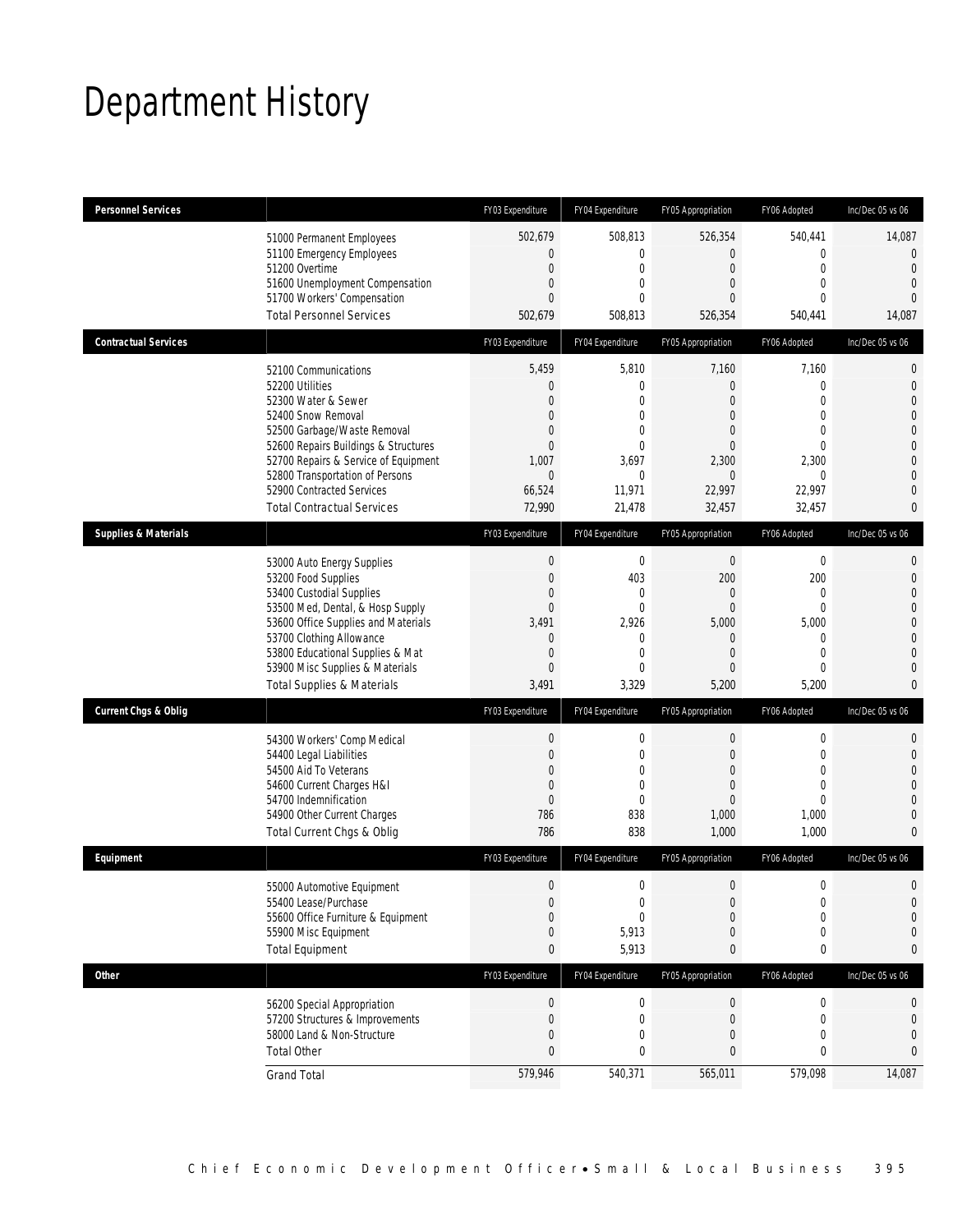# Department Personnel

| Title                 | Union<br>Code   | Grade | Position       | FY06 Salary | Title                     | Union<br>Code   | Grade | Position | FY06 Salary |
|-----------------------|-----------------|-------|----------------|-------------|---------------------------|-----------------|-------|----------|-------------|
| <b>Executive Asst</b> | <b>EXM</b>      | 12    |                | 99,430      | Admin Assistant           | SU4             | 15    |          | 48,494      |
| Prin Admin Assistant  | EXM             | 8     |                | 77,663      | Prin Admin Assistant      | SE <sub>1</sub> | 8     |          | 77,663      |
| Admin Assistant       | SU <sub>4</sub> | 16    | $\overline{2}$ | 104,902     | Prin Research Analyst     | SE <sub>1</sub> | 6     |          | 64,644      |
|                       |                 |       |                |             | Senior Admin Analyst      | SE <sub>1</sub> | 6     |          | 64,644      |
|                       |                 |       |                |             | <b>Total</b>              |                 |       | 8        | 537,441     |
|                       |                 |       |                |             | <b>Adjustments</b>        |                 |       |          |             |
|                       |                 |       |                |             | Differential Payments     |                 |       |          | $\mathbf 0$ |
|                       |                 |       |                |             | Other                     |                 |       |          | 3,000       |
|                       |                 |       |                |             | Chargebacks               |                 |       |          | 0           |
|                       |                 |       |                |             | Salary Savings            |                 |       |          | $\mathbf 0$ |
|                       |                 |       |                |             | <b>FY06 Total Request</b> |                 |       |          | 540,441     |